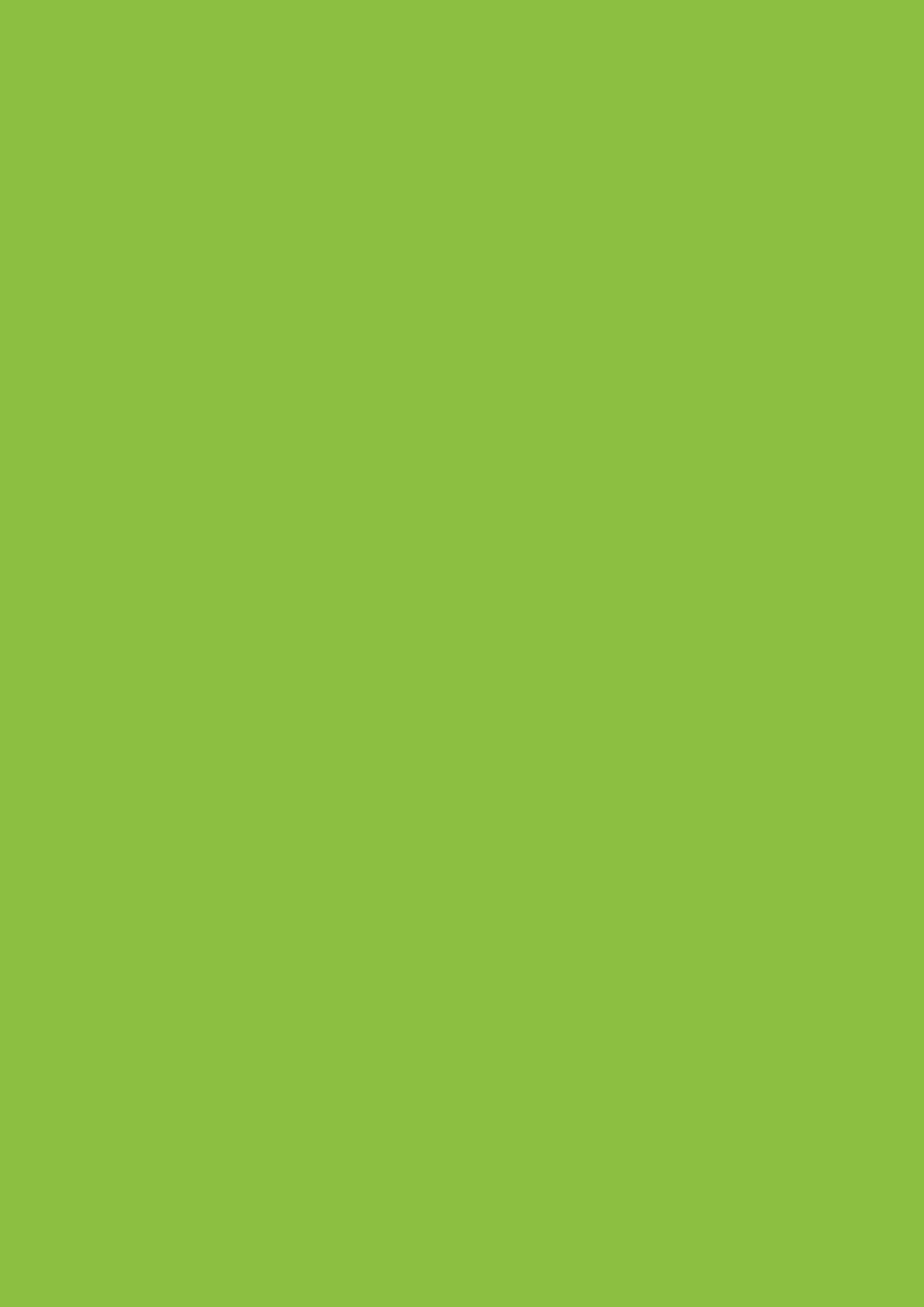## **Contents**

| <b>Executive Summary</b>                                                                                 | 4  |
|----------------------------------------------------------------------------------------------------------|----|
| <b>Think Tank Findings</b>                                                                               | 7  |
| $\rightarrow$ Safety Culture                                                                             | 7  |
| $\rightarrow$ Considerations for Individual Departments                                                  | 11 |
| Regulating A 5 Year Inspect and Test Programme<br>$\rightarrow$                                          | 15 |
| Improving Access and Resident Engagement<br>$\rightarrow$                                                | 18 |
| <b>Next Steps for Electrical Safety in Social Housing</b>                                                | 22 |
| <b>Appendix 1</b>                                                                                        | 25 |
| $\rightarrow$ Results of Association of Safety and Compliance<br><b>Professionals Safety Week Survey</b> | 25 |
| <b>Acknowledgements</b>                                                                                  | 26 |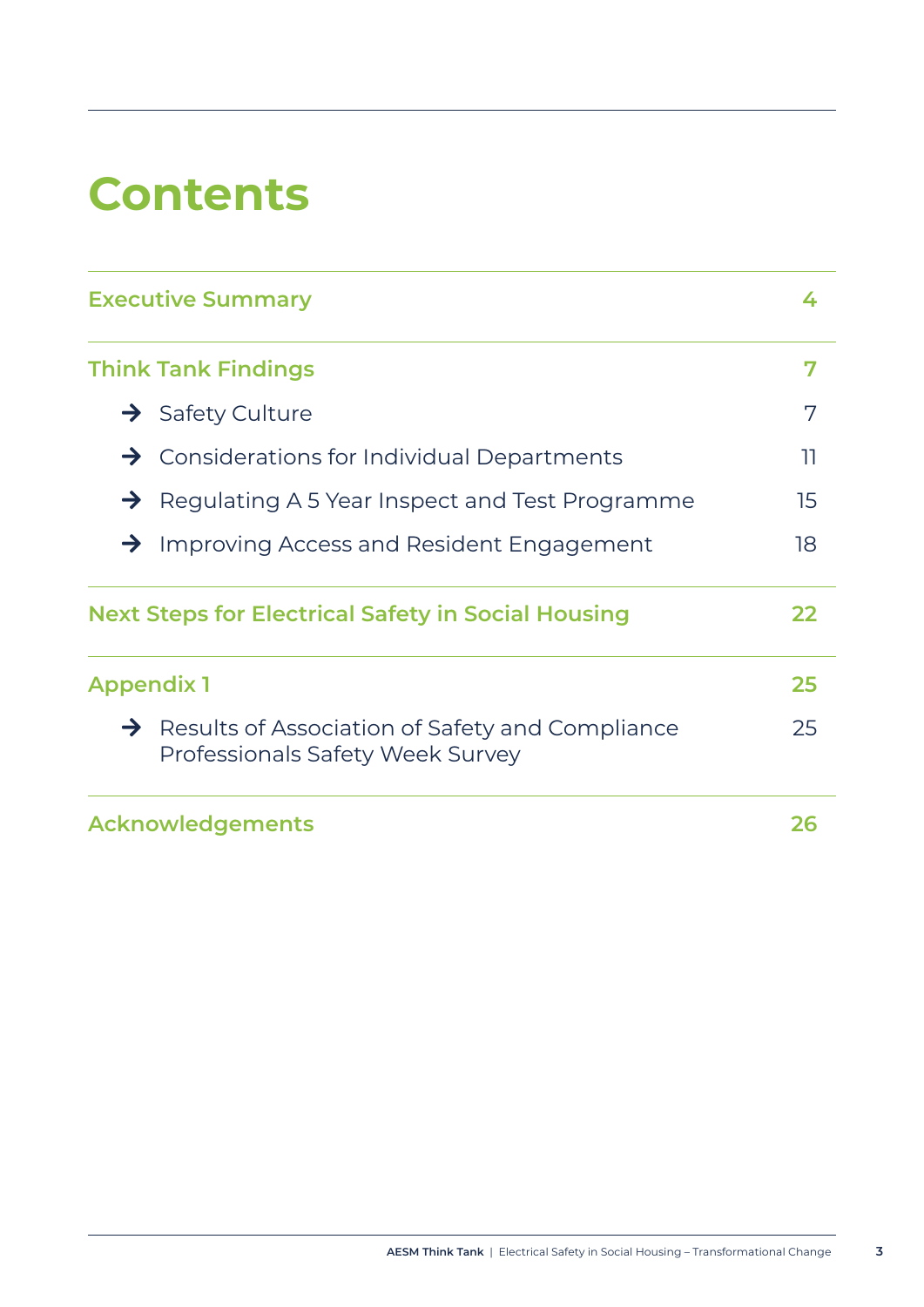## <span id="page-3-0"></span>**Executive Summary**

The publication by the Ministry of Housing, Communities and Local Government of the Social Housing White Paper: *'The Charter for Social Housing Residents'* brings a unique opportunity to collectively rethink how we manage electrical safety in social housing. The Charter is intended to deliver 'transformational change' for the social housing community and sets out measures to ensure that tenants are safe, are listened to and live in good quality homes. It is clear that the will and vision for change exist; the sector has made progress and a vision for a safer future is emerging. It is also clear, however, that much work needs to be done in order to make this vision a reality and meet the aspirations set out by the Government and by social housing organisations themselves. Electrical safety in particular will be a central aspect of this work, now is the time to shine a light on and raise the profile of electrical safety within our organisations and our sector.

In the light of the Grenfell tragedy the social housing sector must accelerate the pace of change to deliver what Dame Judith Hackitt described as *'a cultural and behavioural change … across the whole sector'*<sup>1</sup> and avoid a cost-cutting *'race to the bottom'*2. To bring about transformational change, we must avoid seeing safety as a separate entity or 'bolt-on' but instead recognise it as part of a wider eco-system of interrelated activities and functions including technical, financial, administrative and leadership. We must embed safety within the social capital of our sector, building shared understanding and common values that promote the highest safety standards at every level. No one organisation or individual will hold all the answers and so we must harness our collective strengths with a commitment to collaboration and learning from one another.

The delivery of long-lasting, future-facing and joined-up reform is crucial if we are to avoid shorttermism and poor investment in safety. We can draw a useful parallel here with the COVID-19 pandemic; Mark Carney, former Governor of the Bank of England, has claimed that the cost of pandemic preparedness would only have been the equivalent of two lost days of output from the lockdown3 . Within social housing too, underinvestment in our resilience has indeed proven to be catastrophically fatal. There can be no argument that investment in the future is critical and must include investment in people, systems, awareness and technology. We cannot afford to only pay lipservice to safety nor to settle for 'window dressing'. To move forward we need to acknowledge that we are dealing with complex, interconnected systems where human behaviours meet technical hazards in ways which can be difficult to predict and prepare for.

This White Paper has been written to bring focus onto electrical safety in particular. Whilst much excellent work is being done in safety and compliance departments, the sector as a whole has not given this area enough attention. Every year, almost half of all accidental house fires in the UK are caused by electrical appliances. Electrical goods were the source of ignition in the fires at Grenfell, Lakanal House and Shepherd's Court. Grenfell alone saw 72 people lose their lives in June 2017, with an

<sup>1</sup> Dame Judith Hackitt, Building a Safer Future – Independent Review of Building Regulations and Fire Safety: Interim Report, December 2017, p6

<sup>2</sup> Dame Judith Hackitt, Building a Safer Future – Independent Review of Building Regulations and Fire Safety: Final Report, May 2018, p5

<sup>3</sup> Mark Carney, The Reith Lectures, BBC Radio 4, Transmitted 16.12.2020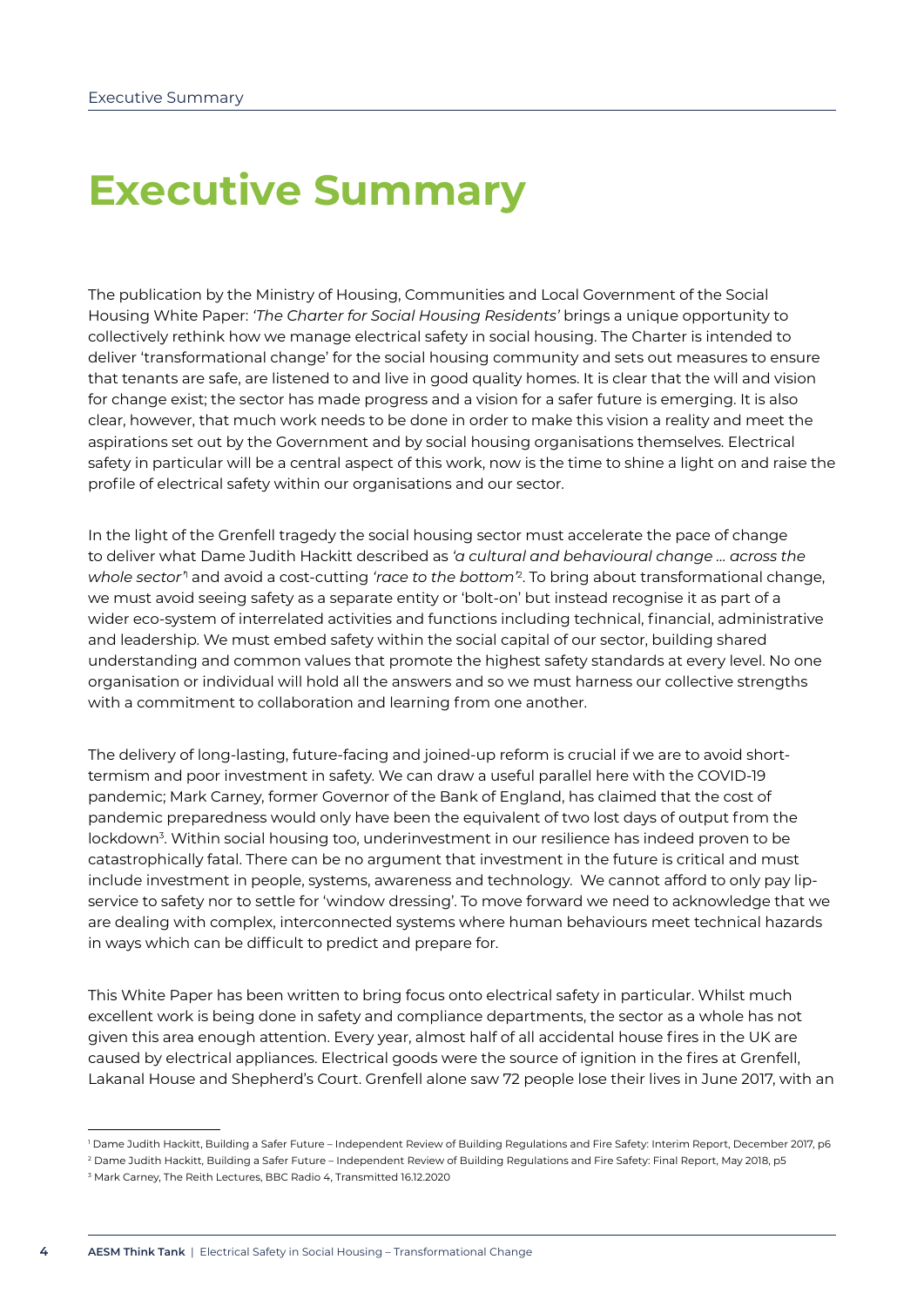electrical fault on a fridge-freezer being the initial source of ignition. Electrical safety has for too long been seen as less important than gas safety, and yet the evidence is undeniable that each year unsafe electrical work causes more injuries, fatalities and devastation to families and communities. Alongside the *Charter for Social Housing Residents*, the government has launched a separate consultation on electrical safety and the sector will need to be prepared to act on its findings.

**The importance of electrical safety must be underlined across the social housing sector and those professionals responsible for electrical safety management must be supported and given a strong voice within their organisations in order to meet the demands of the** *Charter for Social Housing Residents***, improve overall safety in the sector and prevent future tragedies.**

#### **The role of the Association of Safety and Compliance Professionals**

The Association of Safety and Compliance Professionals (ASCP) is committed to raising standards in safety and compliance; informing, supporting and empowering members, and giving a voice to safety and compliance professionals in the social housing sector. As part of the ASCP group, the Association of Electrical Safety Managers (AESM) shares this commitment with a focus specifically on electrical safety.

**This White Paper has been written for and on behalf of members of the ASCP and AESM to highlight the complexity of their safety and compliance work. It seeks to support members in challenging the status quo and to help them be more effective in their work.** 

There are nearly one thousand members who share a passion and commitment to raising standards in safety and compliance. They need a strong voice and platform from which to discuss the challenges facing them and to promote their goals and aspirations for a safer future. Their frontline knowledge cannot be overlooked.

The ASCP has been working with members to explore the issues around electrical safety across a variety of events, formats and platforms. On 13 February 2019, members took part in a roundtable event which examined the frequency of electrical inspection and testing in social housing. This was followed by another debate at the ASCP Conference in April 2019. During 2020, members took part in six discussion sessions on the challenges posed by potential legislation for a 5 yearly inspection and testing programme. Three ASCP Think Tanks were established to investigate ongoing challenges in the sector and to take a holistic approach to identifying potential solutions. The ASCP also formed part of the MHCLG working party informing the ongoing consultation on Social Rented Sector Electrical Safety, ensuring our members' voices are being heard at government level and helping to shape policy. In 2021 the ASCP launched the National Social Housing Safety and Compliance Week dedicated to shining a spotlight on safety and compliance at an operational, strategic and cultural level. As part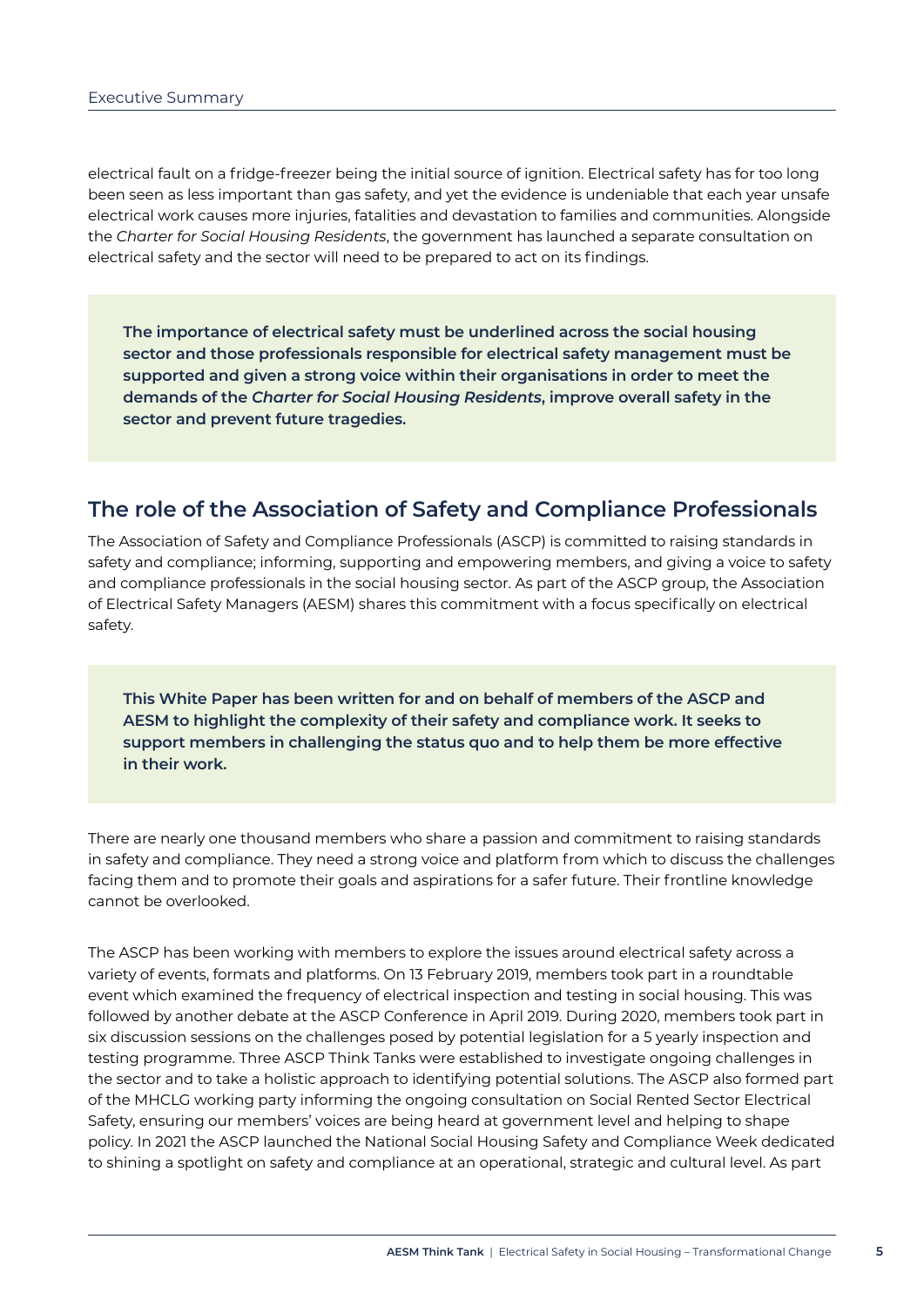of this week, the ASCP undertook a short survey to identify key priorities for, and better understand barriers to change within, the sector. (Appendix 1) The results of this survey echo and reinforce the findings from the Think Tanks.

The aim of the ASCP in the above research and in compiling this White Paper has been to holistically examine the topic of electrical safety in social housing. We have taken a purposefully broad approach in order to investigate issues not always explored at a macro-level. Our approach has been realistic and cognisant of the many challenges faced by the sector and the various political, cultural and financial factors that may hinder progress. The aim is not to accuse nor to criticise but to acknowledge the issues, promote discussion, provide challenge, support our members and facilitate change where needed.

This paper sets out and examines the common themes identified by ASCP members and the findings of the Think Tanks. It examines the impact and complexities of each as well as identifying opportunities for change and potential ways forward. The key areas examined are:

#### **Safety Cultures**

Strong valued safety cultures will be key to bringing about transformational change and building safer futures. This paper sets out some key considerations for safety culture such as how it is defined, how it is prioritised and who is accountable.

#### **Specific Considerations for Individual Departments**

Collective goals and a shared vision for safety are essential to building strong safety cultures and avoiding 'siloed' working. This section of the White Paper seeks to illustrate the areas where safety concerns intersect with the work of the procurement, finance, compliance and legal departments as well as the electrical workforce.

#### **Mandating a 5 Year Inspect and Test Programme**

There is a clear feeling in the sector that a regulated 5 Year Inspect and Test programme would improve safety. Whilst undoubtedly a useful tool in identifying risks and improving outcomes, the Think Tank identified a number of caveats and limitations which are outlined in this section to be considered ahead of introduction of any new regulations.

#### **Improving Access and Resident Engagement**

This section of the White Paper examines the central importance of access and the risk lack of access can pose to safety and compliance. Access issues around the 5 year Inspect and Test Programme are considered, and we outline our recommendation for regulations. Recommendations to improve resident engagement are also outlined in order to improve access, minimise unsafe behaviours and reduce incidents.

The White Paper concludes by identifying some next steps for the sector and how these might be supported by the ASCP.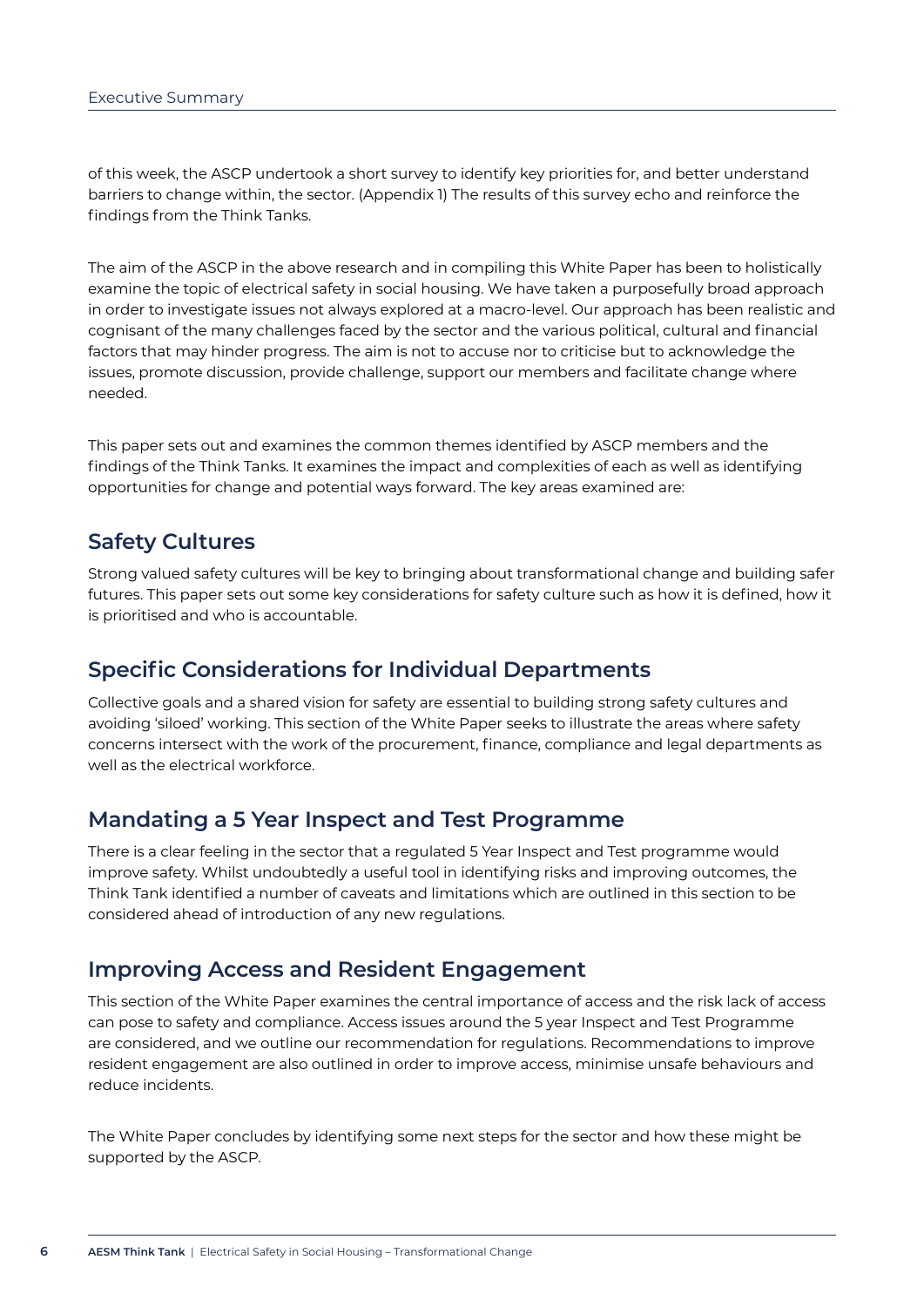## <span id="page-6-0"></span>**Think Tank Findings**

### Safety Culture

**Based on the results of the ASCP survey, 35% of social housing sector professionals feel a change of culture is needed to achieve safety reforms.**

**A cultural and behavioural change … is now required across the whole sector to deliver an effective system that ensures complex buildings are built and maintained so that they are safe for people to live in for many years after the original construction. The mindset of doing things as cheaply as possible and passing on responsibility for problems and shortcomings to others must stop. Everyone's focus must be on doing the right things because it is their responsibility as part of a system which provides buildings that are safe and sustainable for those who will live in and use them for many decades.**

**Dame Judith Hackitt.** Building a Safer Future – Independent Review of Building Regulations and Fire Safety: Interim Report, December 2017, p6

**There is a cultural issue across the sector which can be described as a 'race to the bottom'. There is insufficient focus on delivering the best quality building possible, in order to ensure that residents are safe and feel safe.** 

**Dame Judith Hackitt,** Building a Safer Future – Independent Review of Building Regulations and Fire Safety: Final Report, May 2018, p5

The *Building a Safer Future* report clearly calls for a cultural shift that puts safety first. Progress has been made but more than three years after that report's publication there remain accusations that the shift is not happening quickly enough. The *Charter for Social Housing Residents* further sets out the necessity of a cultural shift within the sector. It is not surprising then that safety cultures are a common theme identified by ASCP members when discussing priorities and barriers to change, and that 35% of survey respondents agreed that a change of culture is necessary in the sector in order to achieve safety reforms and further support their work.

Safety Cultures were a key line of enquiry for the ASCP Think Tanks. It is clear that there is a need for every organisation to examine and address accusations of systemic failure. We must be reflective as a sector and really consider why there is a perceived lack of activity and progress in this area and leaders must be bold enough to address any areas for development in their own safety leadership.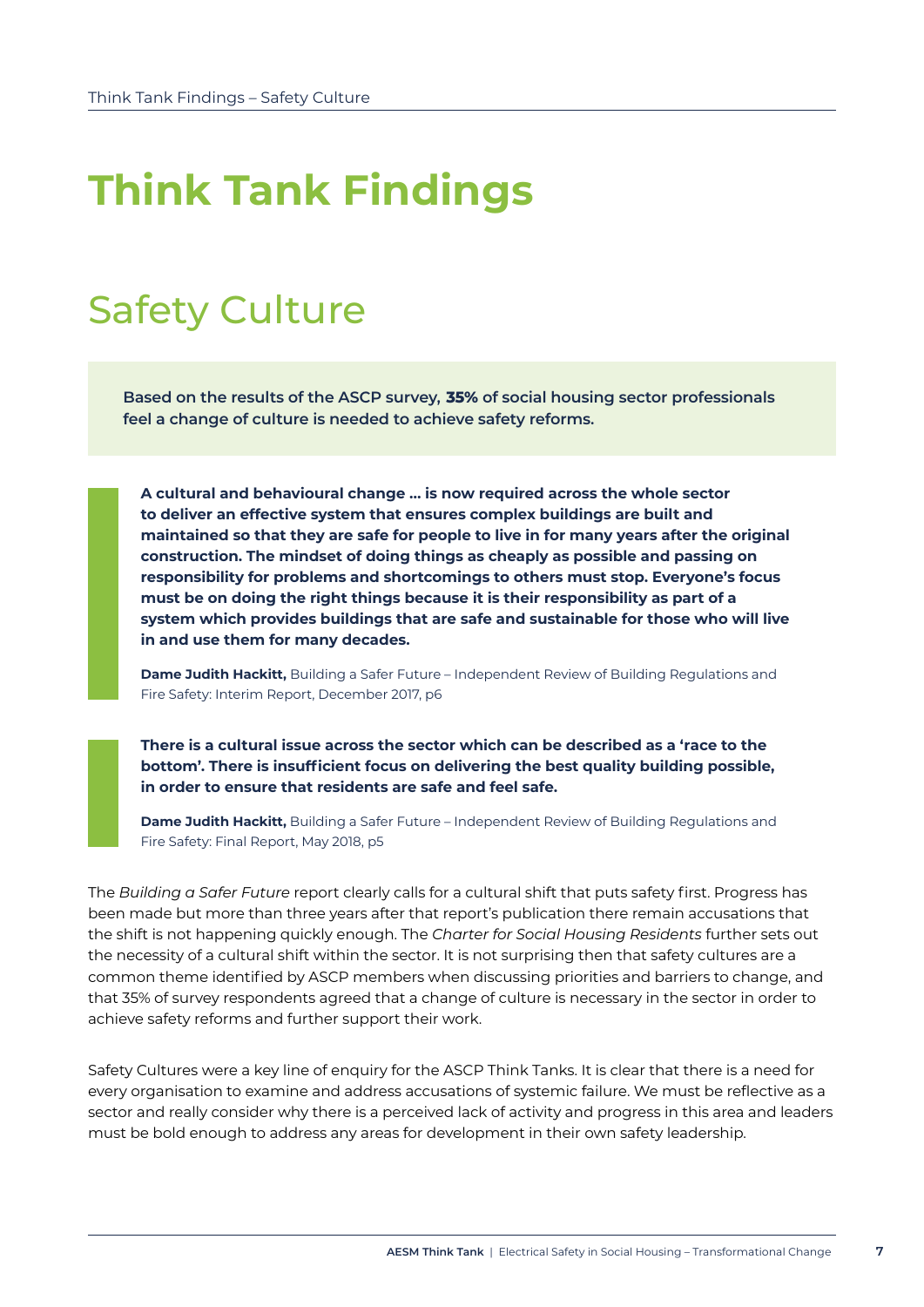The Think Tank findings on safety cultures identified the following key areas for consideration:

#### **Definitions:**

Safety Cultures are hard to define. There is no one simple measure or check that can be performed to sum up the culture of an organisation. Whether an organisation has a positive safety culture or not is a subjective question, and often the answer can depend on who you are asking. It is tempting to reduce 'safety culture' down to measuring how consistently staff and organisations follow safety rules and regulations but we know that compliance alone is not enough to keep everyone safe. Within electrical safety for example, we cannot assume that a satisfactory Electrical Installation Condition Report (EICR) alone makes a property safe. Nor can a reliance on Key Performance Indicators (KPIs) be seen as a sign of a strong safety culture. Whilst KPIs are important, they can only measure what is measurable. This means that they can sometimes be superficial and fail to appreciate the tacit knowledge of those at the sharp end or recognise the complexities and nuances of their roles.

The Health and Safety Executive (HSE) defines a positive safety culture as one **'characterised by communications founded on mutual trust, by shared perceptions of the importance of safety and by confidence in the efficacy of preventive measures'.**4 Each organisation must reflectively examine its own culture and communications, perceptions and confidence. Leaders must be bold in asking themselves if they are subject to unconscious bias which can push safety down the list of priorities. They must also ensure buy-in to safety values at every level of the organisation whilst rigorously monitoring competencies, patterns of behaviour and leadership provided.

This is not an easy nor short term task but rather a long term commitment to which adequate focus, resources and funding should be given. Safety and Compliance staff including Electrical Safety Managers must be given a strong voice in this process so that organisations can harness their collective knowledge and expertise.

#### **Conflicting Priorities**

It is important to acknowledge the vast, wide reaching role of social housing providers who have an ever growing remit and operate under demanding circumstances. The sector is subject to ever changing political drivers, media scrutiny and a changing social landscape. A decade of austerity and cutbacks has led to underinvestment in people and systems. The increasing demands on the UK housing infrastructure and the complex needs of its residents, financial pressures such as rent arrears, the growing mental-health crisis, increased homelessness and of course the COVID-19 pandemic have all placed additional strain on a system already reeling from the Grenfell tragedy and cladding scandal and now required to comprehend, adapt to and implement new building regulations.

With so many other priorities facing social housing organisations it can be difficult to find time, resources and focus to dedicate to improving safety culture. Whilst in principle all leaders and indeed employees wish to make the sector safer, budgets are limited and resources scarce in some areas and there are many other competing demands which can sometimes take precedence. The ASCP Think Tank found that many in the sector feel that there is still much work to be done in the

<sup>4</sup> ACSNI Human Factors Study Group: Third report - Organising for safety HSE Books 1993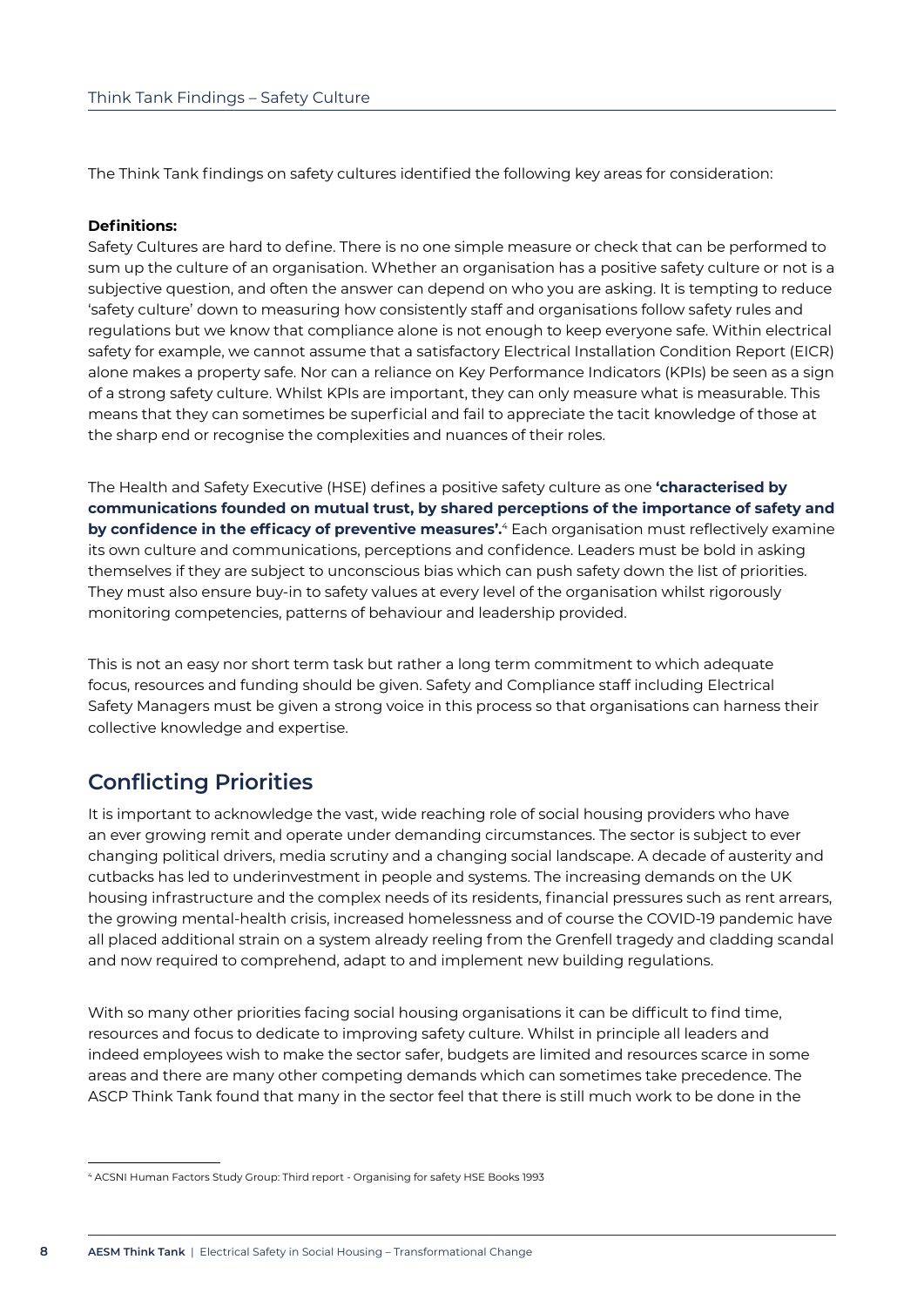area of compliance, which is a legal requirement, and a sense that culture cannot be tackled until there is significant progress in this area. In some cases too 'unconscious incompetence' will be at play at board level, with board members unaware of what they do not know and therefore unable to make necessary changes. Giving safety and compliance professionals a strong voice within their organisations and a direct line of communication to the board will go some way to addressing this.

It is crucial that, at the highest level, positive safety culture is valued and not be seen as a 'nice to have' optional extra that can be addressed at some future point. Keeping residents safe must be the overriding objective of each organisation's governance framework and a positive safety culture must be the non-negotiable foundation on which it is built.

**You can either take the view you are post-Grenfell or pre the next Grenfell. Which view you take will impact your sense of urgency for change.**

**Jim Wetherbee,** NASA Astronaut cited in Gill Kernick's 'Catastrophe & Systemic Change: Learning from the Grenfell Tower Fire and Other Disasters', 2021

#### **Accountability**

A positive organisational safety culture must allow for communication and collaboration between departments with a shared vision for safety. The profile of safety and compliance must be raised within organisations, and safety and compliance professionals including Electrical Safety Managers must have a strong voice and be listened to within their organisations. It is important to welcome a diversity of views and to engage with staff across departments as well as residents and external stakeholders to create a culture where all are valued and in which any concerns raised are taken seriously. Leaders will need to examine whether they are doing enough to facilitate communication with and feedback from technical staff and engineers who in turn must feel empowered to raise safety challenges and concerns.

Ultimately though there must be someone within the organisation who is responsible for leading safety and compliance. Paragraph 61 of the *Charter for Social Housing Residents* specifically requires landlords to make public a nominated person responsible for compliance with their safety responsibilities, with legislation to follow to make this a legal requirement.5

Organisations will need to identify for themselves explicitly which board member is responsible for leading and managing safety and compliance, and that person must have sufficient reach within the organisation to be able to drive a culture change.

ASCP members have highlighted that across organisations the different departments such as procurement, development, legal, compliance and finance are often operating with different priorities and targets and without unifying goals. There is concern that the responsibility for implementing new regulations and meeting government targets will be pushed 'down the hierarchy' without adequate accountability and responsibility at board level. Safety managers and officers carry the burden of

<sup>5</sup> Ministry of Housing, Communities & Local Government, The charter for social housing residents: social housing white paper, November 2020, p39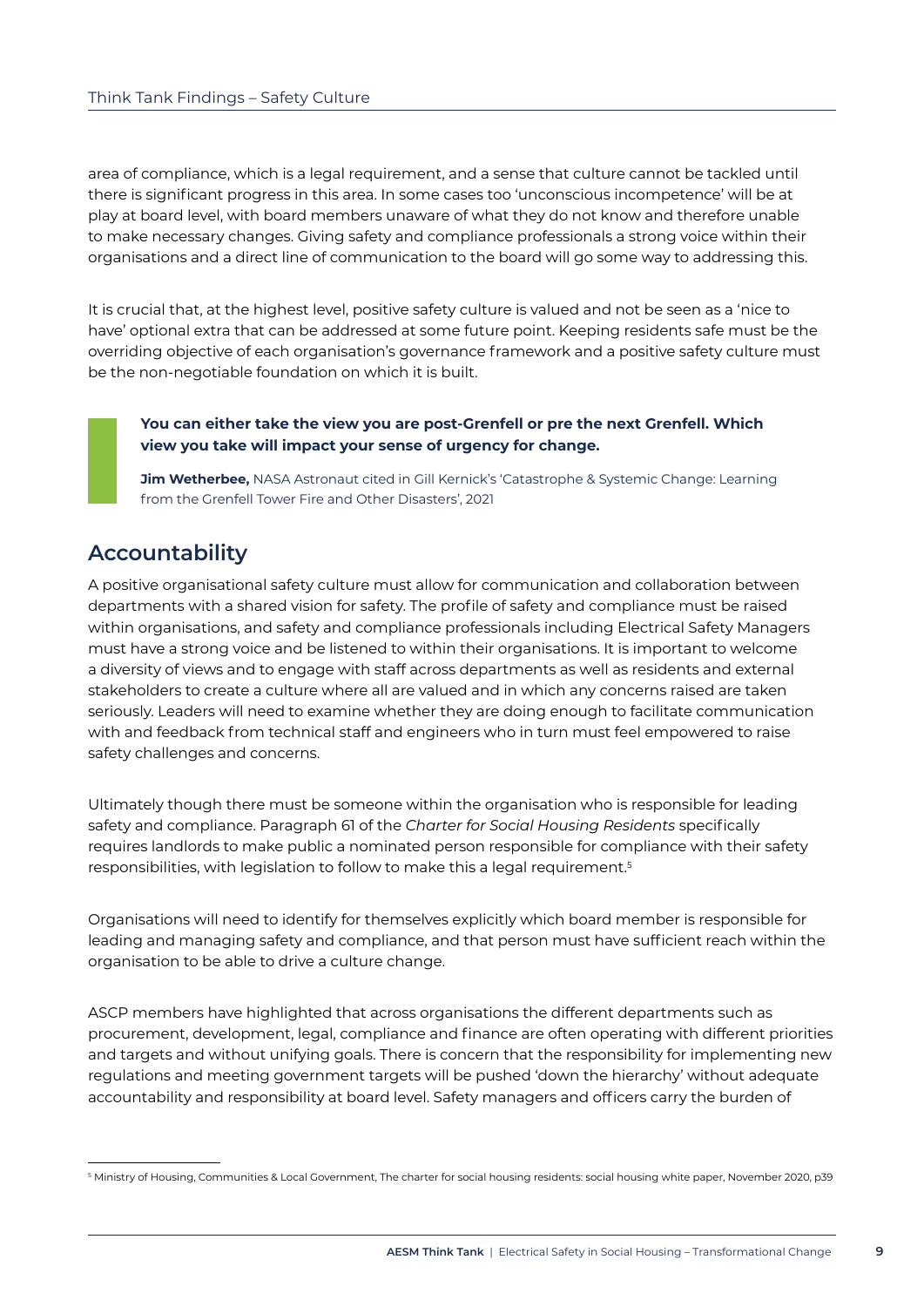delivering compliance and for this they require adequate support from the leadership team. The requirement for a nominated person in the *Charter for Social Housing Residents* goes some way to addressing this. Due to the significance and impact of safety and compliance, the ASCP Think Tank felt that organisations should go further and appoint a dedicated Director for this area. A dedicated Director of Safety and Compliance would truly raise the profile of safety within an organisation, bring stronger focus onto safety culture, direct governance, shape organisational policy and provide ultimate accountability in the same way, for example, as a Finance Director does for finance.

*The Charter for Social Housing Residents* **cites the concept of an 'accountable person' for Health and Safety. We feel that, given the significance of safety's impact on an organisation, providers should go further and appoint a dedicated Director of Safety and Compliance. This would truly raise the profile of safety within an organisation, bring stronger focus onto safety culture and allow the accountable person to direct governance, shape organisational policy and provide ultimate accountability in the same way as, for example, a Finance Director does for finance due to its far reaching impact.**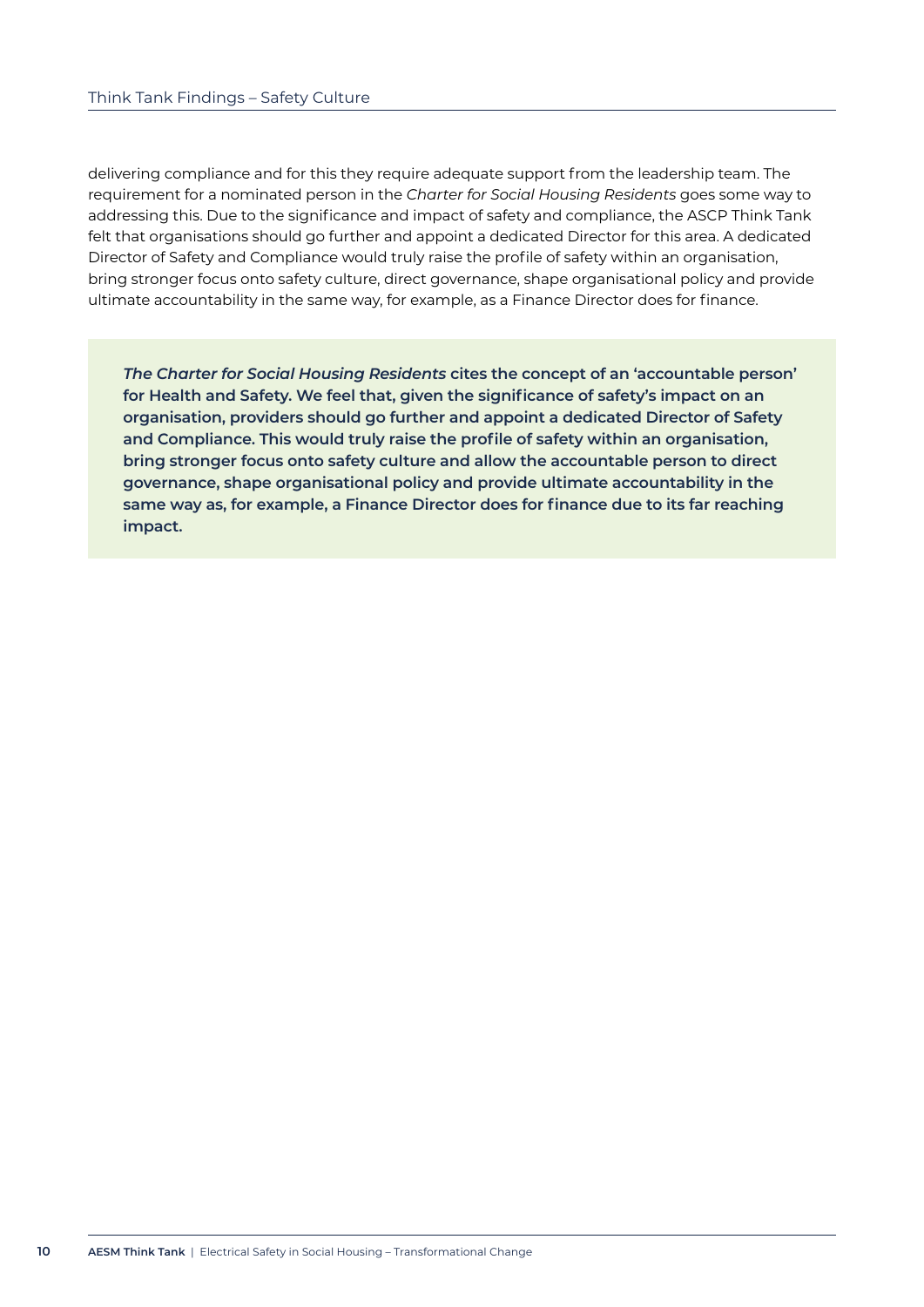### <span id="page-10-0"></span>Considerations for Individual **Departments**

**34% of ASCP survey respondents felt that more education and training was needed for themselves and colleagues to better understand safety and compliance issues.** 

**36% identified that working with others to help shape best practice was important.** 

**31% felt that many different and competing objectives in an organisation was a significant barrier to change.** 

Collaboration and a shared vision are key to building strong organisational safety cultures. Our research also highlighted the difficulty of achieving this unified vision when working in separate departments with diverse and even conflicting priorities. In order to make progress and ultimately improve safety for residents we must address 'siloed' working and build cooperation and common goals on safety.

The profile of safety needs to be raised across all departments, with each team aware of their roles and responsibilities in improving safety and compliance. Below are some key points to consider for individual departments:

#### **Procurement**

- → Challenges in the procurement of safety services, advice and products: competent organisations can have the best policies and procedures but poor understanding of safety in procurement leaves organisations open to unsafe outcomes. With third party services it is even more vital that safety is truly understood –this could be the weakest link for any organisation.
- → Working within the system: we do not live in an idealised world of perfect purchasing and complete market information and so human frailties and behaviours cannot be divorced from strategic and financial decision making. Raising awareness of safety concerns and promoting a culture that prioritises safety in decision making is important.
- → **Purchase prices:** these need to be at a level to attract competent resource and avoid the **'race to the bottom'**6 which results in unsafe practices and materials. Those responsible for purchasing will need to work more closely with those responsible and accountable for the service delivery.
- → **Robust technical specification is needed:** to understand the nuances of the work in order to appreciate the possible outcomes and how it can add long-term value.

<sup>6</sup> Dame Judith Hackitt, Building a Safer Future – Independent Review of Building Regulations and Fire Safety: Final Report, May 2018, p5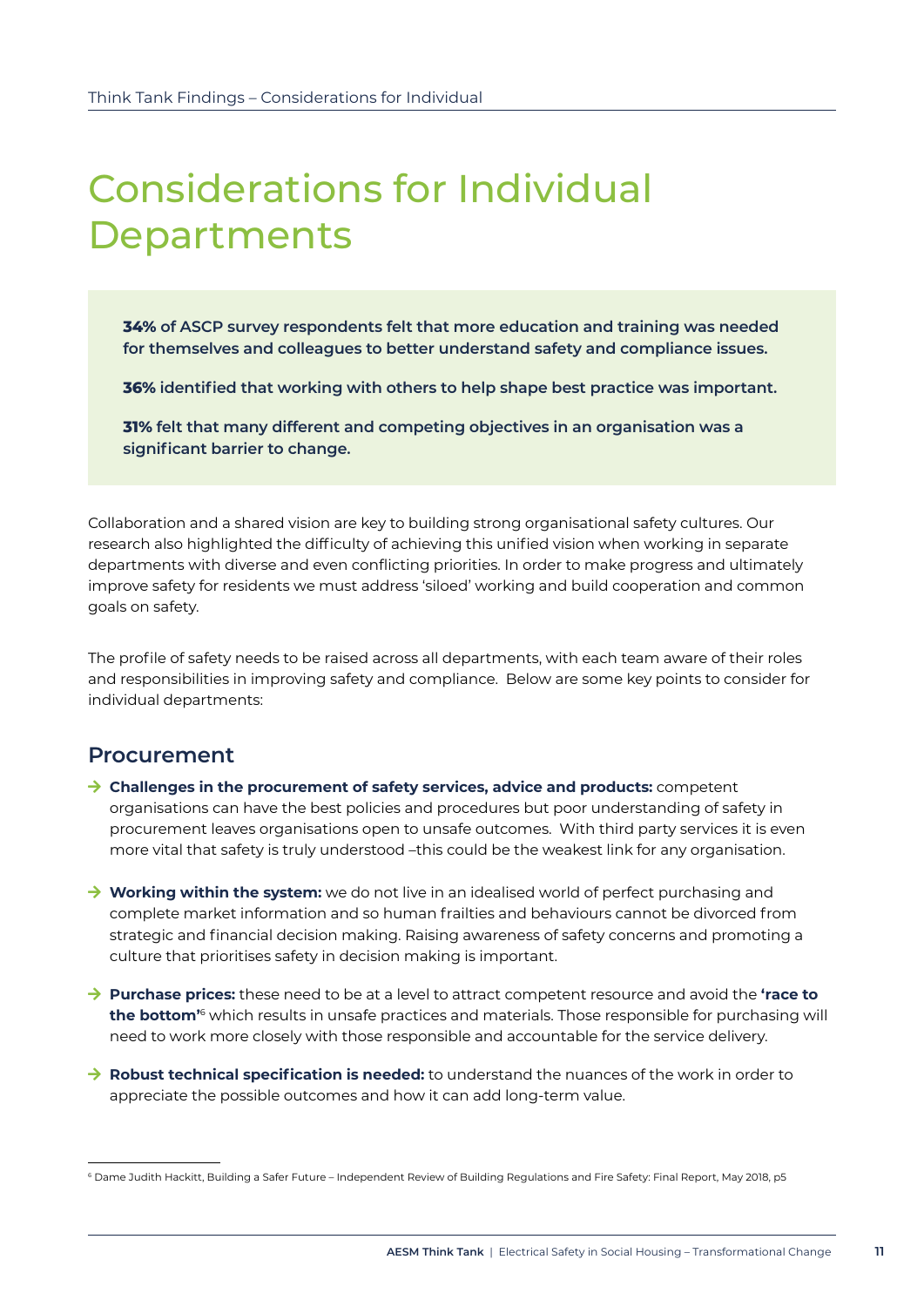- **→ Competence:** a much better appreciation of the importance of competence is needed. It is also important to consider how competence is measured and judged. Over reliance on accreditation of trade bodies to demonstrate competence is not enough. Management and supervision, CPD and experience must all be taken in to account.
- → Price versus quality: the balance between price and quality needs to be carefully weighted on the side of safety rather than cost. Any project, tender or purchase must be commenced with the organisation's safety values and desired outcomes in mind, with decisions being made predominantly based on quality and safety. A split of at least 70/30 in favour of safety and quality over price considerations should be employed when weighing up the factors that influence procurement decisions. Alternative models will only facilitate box ticking and poor value for money.

#### **Finance**

- → **Sufficient budgets:** are absolutely crucial to delivering electrical safety. We have too often witnessed the implications of cost cutting and the inevitable race to the bottom. The longterm result is that everyone loses. When reviewing finance budgets and expenditure, adequate provisions should be made to factor in the following costs:
	- **Competent resources** are needed to carry out work, adequately inspect, test, report and track as well as provide engineering judgement and corrective action where necessary.
	- **Remedial works:** budgets will need to reflect the level of work to be undertaken for robust safety regimes.
	- **Compliance and administration resources:** to look after the process data and maintain the audit trail to completion.
	- **Internal electrical competence:** to effectively manage the risks and raise awareness of issues.
	- **Adequate board training:** to understand and act on risks and to facilitate a great safety culture.
	- Fit for purpose **housing management systems and data management** are needed.
	- **Training programmes:** to assist the upskilling of team members.

#### **'You think safety is expensive…try an incident' – Trevor Kletz**

It is essential that Finance and Procurement Directors better understand the complexity and cost of delivering safe homes as well as the risks of cutting corners. They must provide sufficient funding to resource crucial safety operations. A significant cultural shift is required so that safety is not seen as a 'bolt-on' that can be delivered in a vacuum. This will all take time and cost money. The costs inherent in a new approach and in the remedial work required must be budgeted for in order to bring properties, systems and competence up to new standards.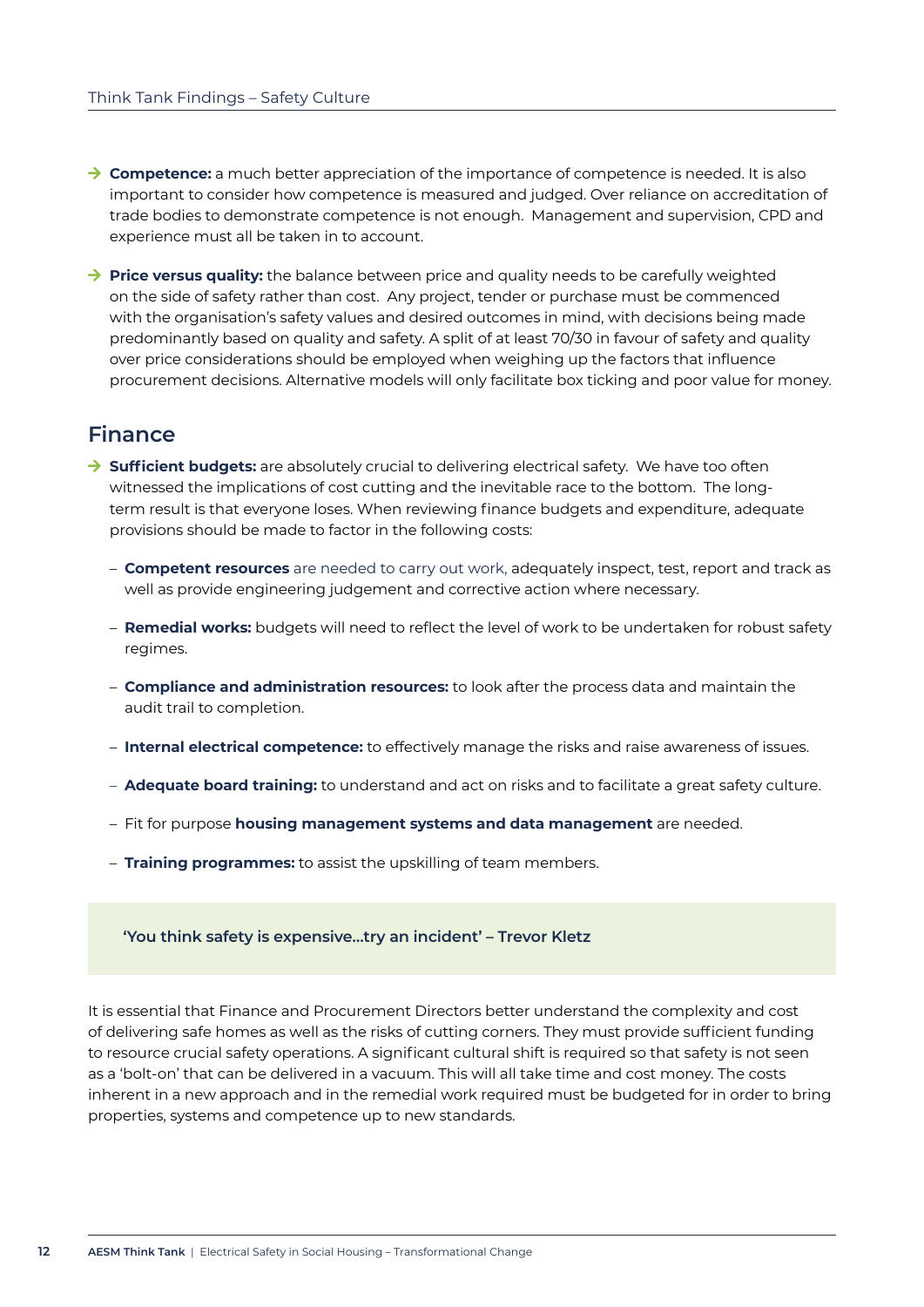#### **Compliance**

- **→ A strong voice:** compliance professionals need a high profile and a strong voice that is listened to and heard within their organisations
- → A 'seat at the table': compliance teams need a direct line of communication to the board and an invitation to share difficult news. In turn the board have an opportunity to offer direct support and guidance. Taking up the ASCP's suggestion of appointing a designated Director of Safety and Compliance will support this.
- → **Robust processes and procedures:** these must be in place to provide a roadmap for organisations and ensure best practice.
- **→ Nominated persons/authorised persons:** it is vital to appoint people who have specific responsibilities for safety and that they and their colleagues have a clear understanding of their specific remit and responsibilities, and that they have open lines of communication with the board. Competence in these areas must be supported with personal development plans.
- $\rightarrow$  **Joined up thinking and shared safety goals:** compliance and safety may not be the most exciting things on the housing agenda for some, but they are amongst most significant, and have the potential for the most disastrous consequences if not valued and prioritised appropriately.

#### **Legal**

- → **Supporting access:** access to properties is a huge and costly issue for the sector, as explored in more detail later in this White Paper. There is understandable reluctance to be overzealous in seeking access to properties, however as a sector we need to overcome this obstacle. We need to deliver on safety obligations in the most efficient and considerate manner possible, with joined up safety goals and with compassion for residents.
- $\rightarrow$  **A greater appetite to gain access:** we need to explore all routes rather than default to the legal route, paying due attention to any vulnerable resident issues. The ASCP feels strongly that a review by the Government and sector into access is necessary if we are to reach our goals on safety and compliance.
- → **Working with the judiciary:** we must seek to provide consistency and certainty to streamline the process as much as possible, across different courts and regions.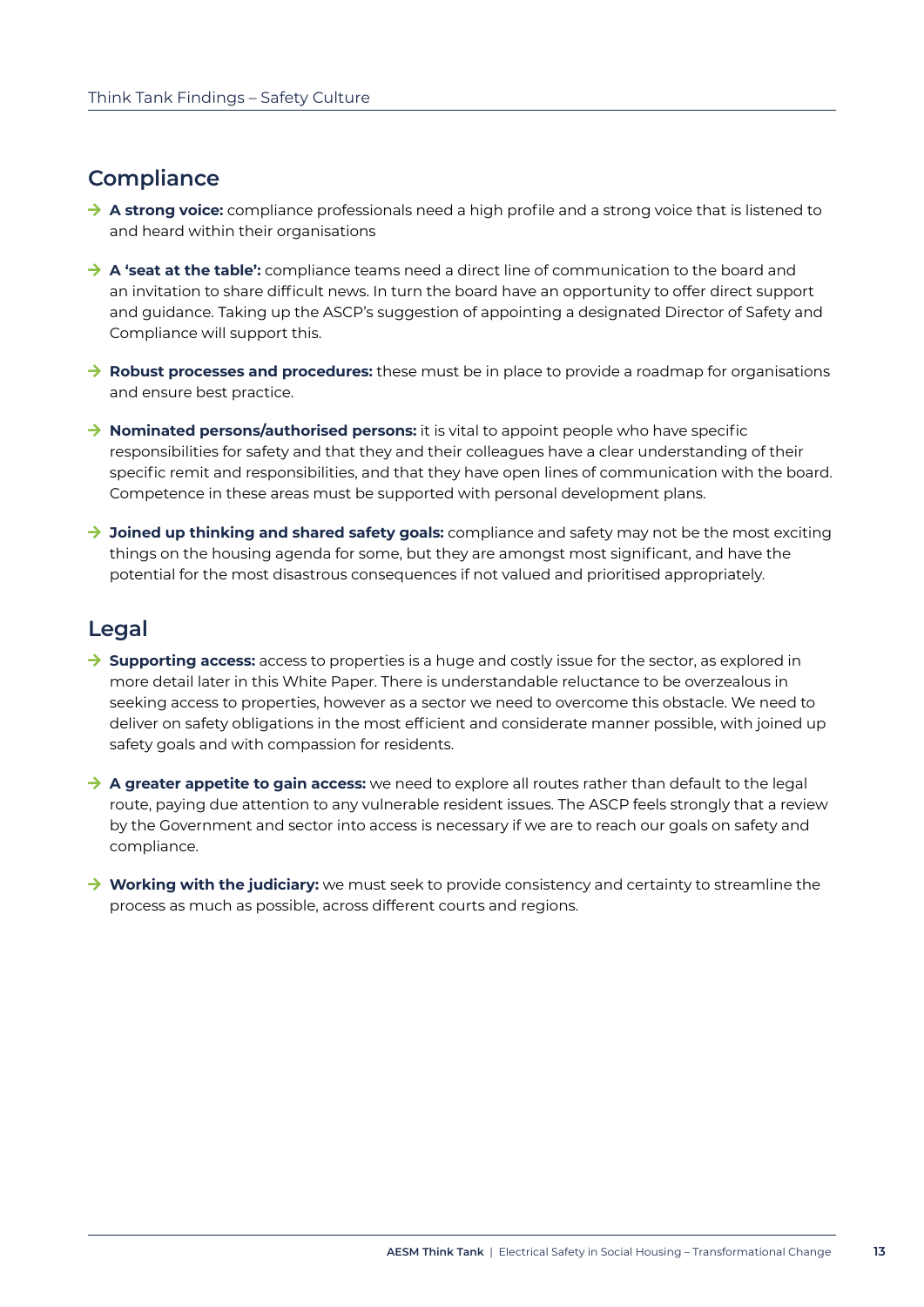#### **Electrical Workforce**

#### → Employing sufficient skilled electricians

- The social housing sector needs to consider how it is addressing the skills shortage. In a paper written for the ASCP National Social Housing Safety and Compliance Week, Andy Reakes of the Electrotechnical Certification Scheme (ECS) cites The Homeserve Foundation's estimate that 1.25 million extra construction workers are required by 2030 and 305,000 construction and trades apprenticeships will be needed to boost the construction trades sector as a whole, with 228,000 needed in key trades such as electrical installation. He also points out that CITB's Construction Skills Network forecasts an extra 217,000 workers by 2025 required to rebound from the Covid-19 pandemic with electrical installation deemed to be one of the most in demand trades. For the social housing sector, greater focus given to building safety, Net Zero emissions, electrification of heat, electric vehicle charging, smart home technology and the internet of things, digitisation and network infrastructure will only increase demand<sup>7</sup>. The sector must take control of this situation if it is to be assured of the continuation of service.
- As a sector we need a clear definition of what competence is and a joint understanding of how to check, assess and manage competence of the electrical workforce. Competence is too often underestimated and over simplified. It is defined by HSE as 'the combination of **training, skills, experience and knowledge** that a person has and their ability to apply them to perform a task' (safely). More recently it has been defined by the MHCLG working groups as **skills, knowledge, experience** and **behaviours.**
- → Creating a defined set of regulations for the sector: Greater clarity would be beneficial. One possibility is that this could follow the same path as gas safety regulations with, for example, the introduction of Regulation 36 specific to landlords as part of a broader set of regulations.
- $\rightarrow$  **Review of EICR for landlords:** The ASCP does not attempt to draw a conclusion on the EICR's fitness for purpose, but we do suggest some possible ways to boost clarity:
	- a) Whether an additional 1-page safety certificate could be introduced for residents, rather than only providing the full EICR report.
	- b) Could the social housing sector, which accounts for 20% of the UK housing stock, have a more streamlined EICR to facilitate a more efficient service?
	- c) Distribution of the certificate electronically, with a paper copy provided if requested by the resident.
- **→ Reviewing safety devices:** A specific review is needed for safety devices, such as Residual Current Devices, to ensure they are included within safety considerations, taking account of a cost benefit analysis.

<sup>7</sup> *Andy Reakes, Skills Shortage: The need for qualified and competent electricians in the housing sector*, June 2021, http://www.safetyandcomplianceweek.co.uk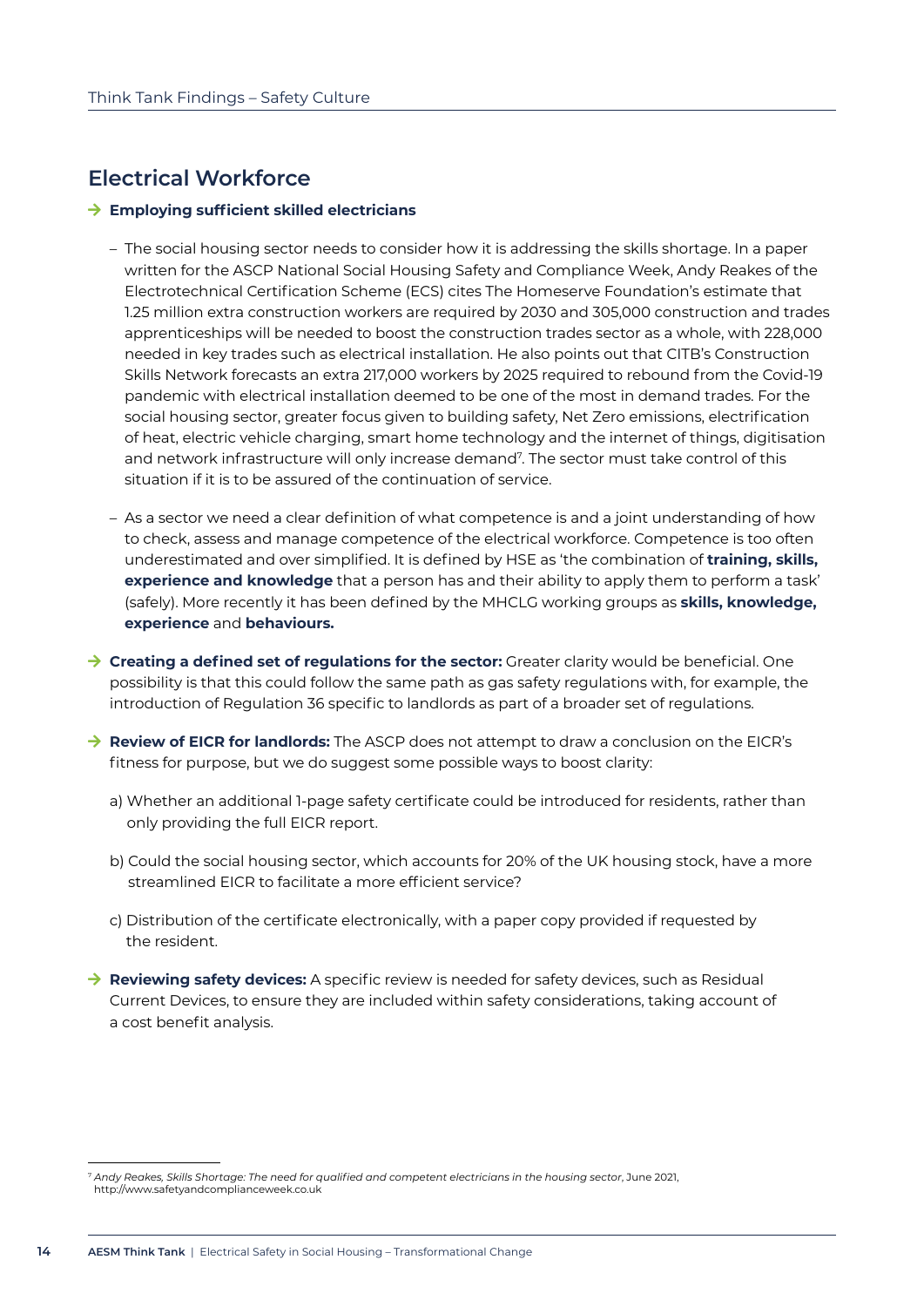### <span id="page-14-0"></span>Regulating A 5 Year Inspect and Test Programme

The Association of Electrical Safety Managers think tank held a productive discussion on the potential introduction of a regulated 5 Year Inspect and Test Programme for social housing which would be in line with the requirements for the private sector. **Almost 90% of our survey respondents felt that the introduction of a 5 year programme is necessary to better understand and benchmark electrical safety and to ensure sufficient focus, funding and attention on electrical safety at board level.** 

It is important to stress however that a 5 year programme is not a simple 'cure-all' for electrical safety. To avoid non-compliance and ensure a successful outcome for all, there are a number of important caveats and barriers that need to be addressed:

#### **What must the Government consider before introducing a regulatory 5 Year Inspect and Test Programme?**

- → A broad and integrated approach The introduction of such a programme will undoubtedly be significant in identifying risks and improving overall electrical safety. This may be seen by many as the pinnacle of safety within the electrical industry, however it is in reality only one of many actions that need to be taken to help raise safety standards. Once again we must avoid the temptation to 'box tick' as a 5 year programme will only deliver significant change if it is part of a broad, robustly delivered approach.
- → **Phasing:** It will be crucial to consider the phasing of any new proposals. In a recent AESM survey, members were asked what lead time would be needed in order to inspect all properties within a 5 year period and be compliant with proposed new regulations. The results were:

**50% of respondents reported that they would need at least a year** 

**38% felt 2-3 years would be needed** 

**12% felt 4-5 years were required**

 The survey clearly identified the scale of the challenge felt by the industry and the barriers they believe are currently in place. Success and timeframe of implementation will depend on the organisation's current programme status.

- → **Robust data and housing management systems:** strong systems, processes and procedures must be in place to provide accurate data, information and scheduling.
- **→ Overcoming access issues:** ensuring access can be gained to carry out inspections and subsequent remedial work. This area is explored further later in this White Paper.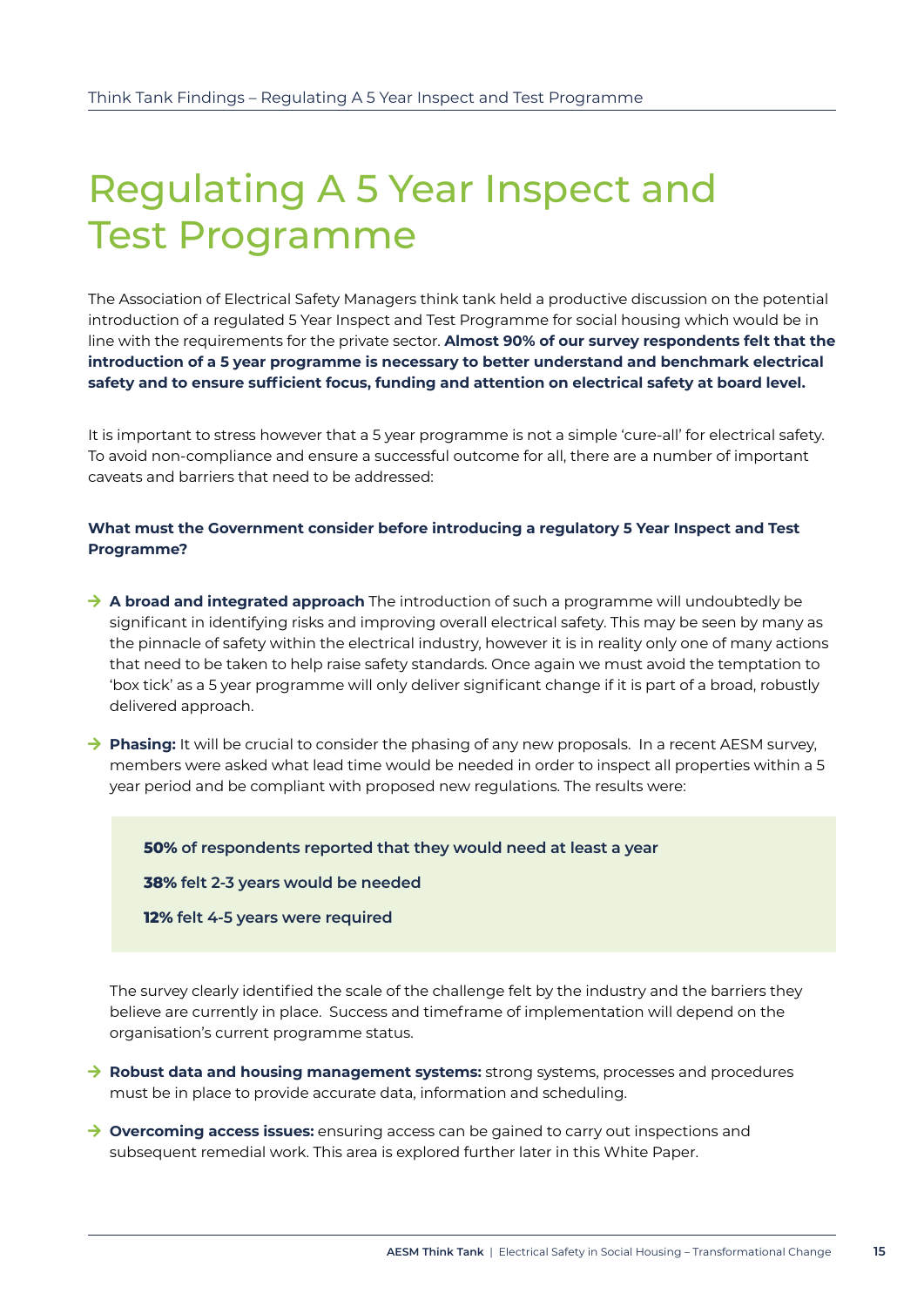- → The wellbeing of residents: we must in particular consider the additional and complex needs of residents, being sensitive to mental health issues, language barriers etc.
- → **Addressing the volume of work:** for those not on a voluntary 5 Year Programme, the scale of the project is huge. It will be necessary to smooth out the peaks and troughs. For example, if an organisation owns 60,000 properties which have not been inspected for over 5 years, 60,000 inspections would be due, which on a 12 month deadline would mean 5,000 inspections a month – may not be viable.
- → Procuring sufficient competent resource: to complete EICRs across the social housing stock of 4 million homes in one year would require procuring an extraordinary amount of competent resource. This is likely to be untenable without sufficient lead time.
- → Remedial work: allowing sufficient time to complete remedial works will be challenging on this scale. The private rented sector has 28 days to complete remedial work or a shorter period if required. We recommend an extended timeframe for the social rented sector due to the scale of work and the complexities of access etc.

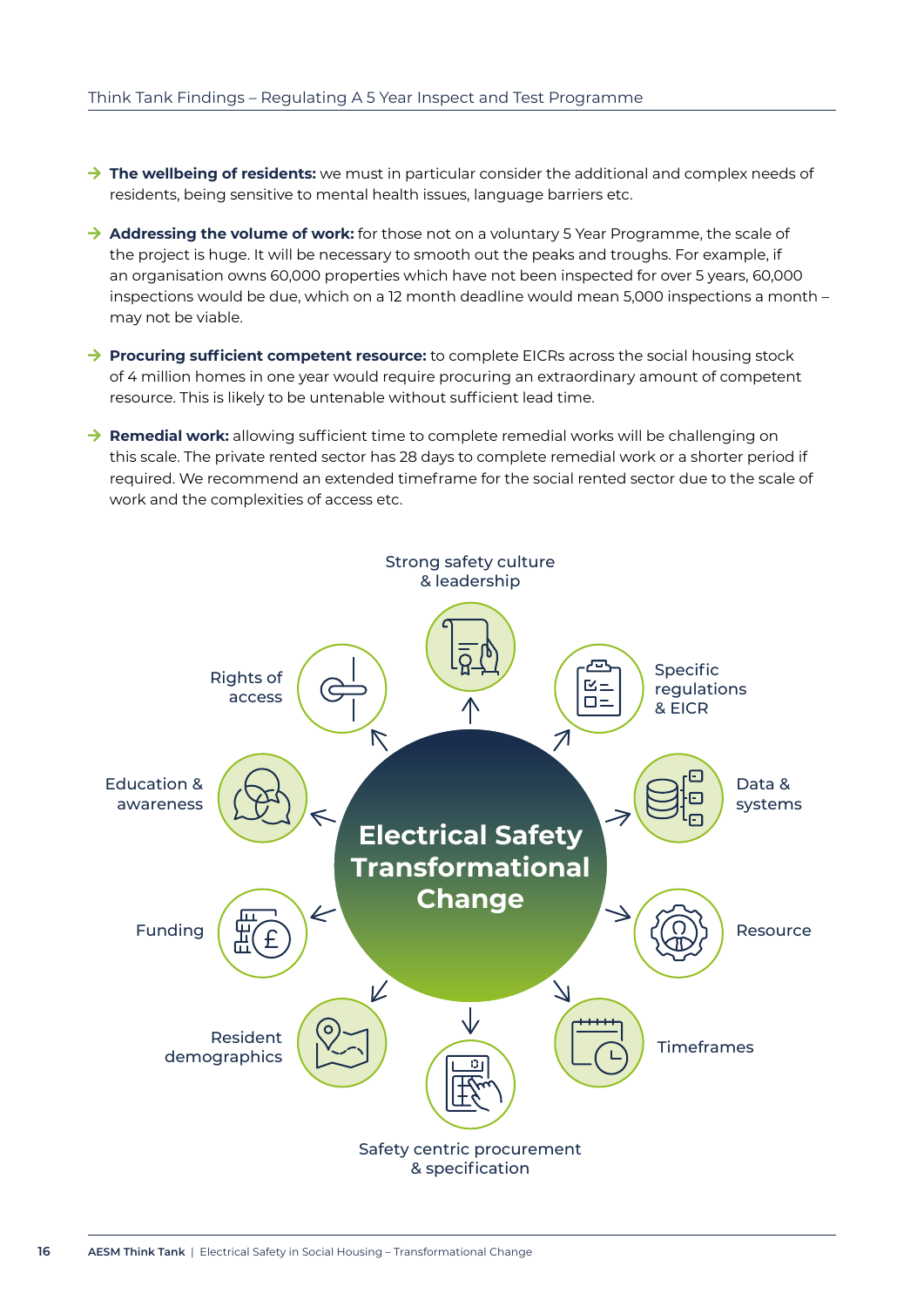→ Lead time consideration for regulating 5 Year Inspect and Test: our recommendation would be to focus on high risk buildings first, followed by incremental phasing over a number of years. Consultation with the sector would provide the most practical route to achieving positive outcomes.

 Many organisations are already implementing or have implemented 5 Year Inspect and Test Programmes as best practice. This is no small undertaking and should be commended. However, it is likely that many will not have a satisfactory EICR for every single home. This includes the completion of remedial works within the exact date and deadline of a 5-year timeframe which is required to avoid non-compliance and any associated penalties and disruption.

 A measured approach would be needed to regulate 5 Year Inspect and Test for social housing in order to understand the broader implications and the potential for disruption caused by new regulations to avoid unintended consequences and waste this opportunity to re-write the future of safety in our sector.

**Without regulation many social housing executive boards may not fully appreciate the significant risks unsafe electrical work could pose, or may consider it lower priority compared to other safety milestones that legally must be met. Based on our research and discussions the ASCP recommendation is to regulate 5 Year Inspect and Test Programmes, but as part of a broad approach that fully takes into account the wider implications and particular complexities of the social housing sector.**

#### **Limitations of the EICR**

One limitation of a 5 year inspect and test programme is that it might lead to an overreliance on the Electrical Installation Condition Report (EICR) as the ultimate measure of safety as can be the case with the Landlords Gas Safety Record (LGSR). We know that safety is not achieved by checking installations alone. An EICR does not make a property safe. Incident investigations have frequently shown that smoke detectors might have prevented them, hence the Government's ongoing consultation on smoke and carbon monoxide alarms. As in the Grenfell tragedy, in which the initial source of ignition was a faulty fridge-freezer, incidents are often caused by faulty appliances. Portable Appliance Testing (PAT) may have prevented other incidents, however this would not automatically be carried out on an EICR, so white goods and other appliances (unless the landlords specified) would not be inspected. The IET's Code of Practice uses the term Inservice Inspection and Testing of electrical equipment removing PAT (as PAT implies portable equipment only). This term includes all electrical equipment whether portable, fixed, or stationary.

It should be noted that in Scotland PAT testing is included within a landlord's check on their own appliances. The safety of residents' own appliances will continue to be an issue for housing providers, one aspect of the solution will be to continue to work to engage and educate residents about electrical safety and the implications of unsafe purchases or incorrect use.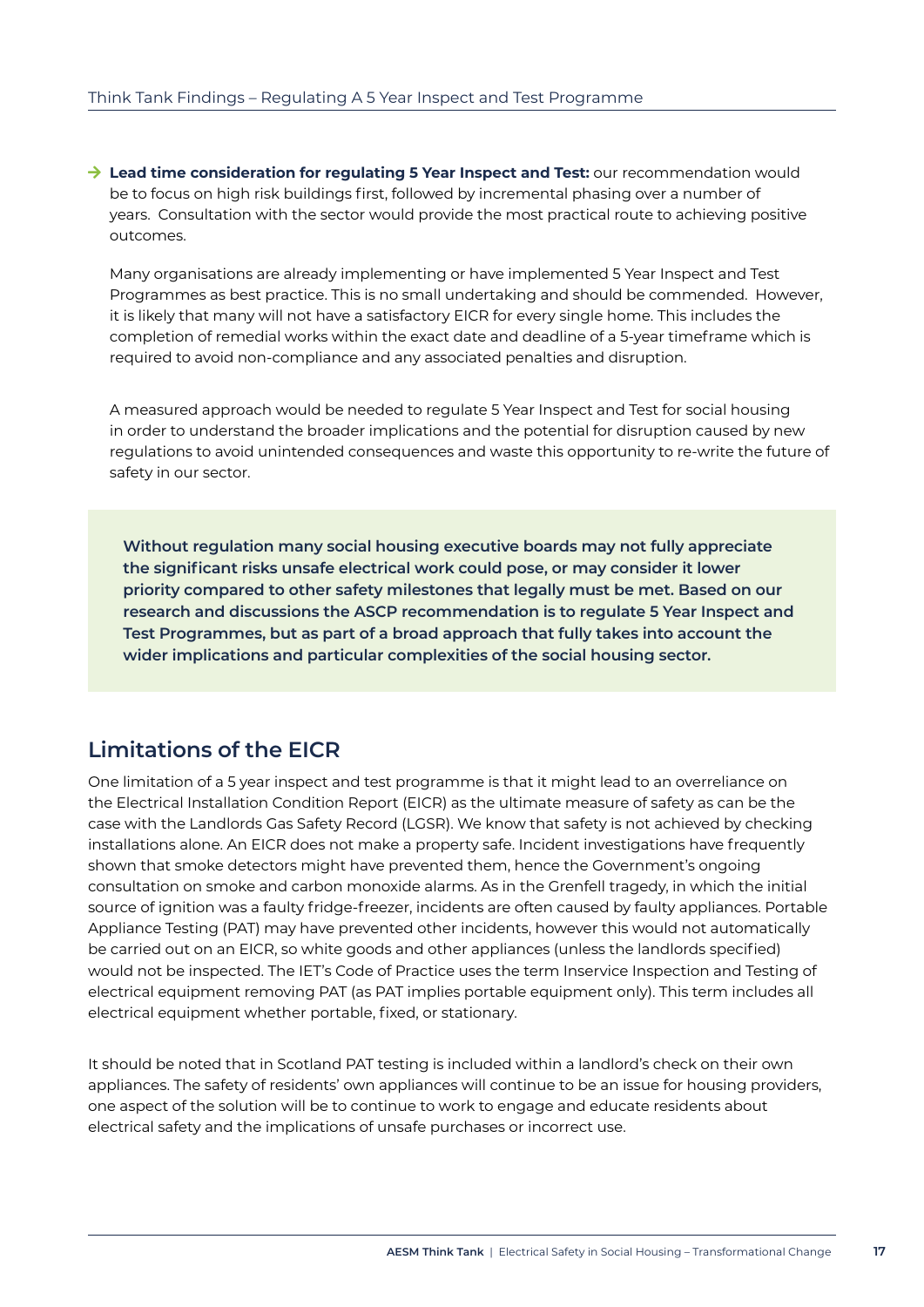### <span id="page-17-0"></span>Improving Access and Resident Engagement

**44% of ASCP survey respondents cited better engagement with residents as a key priority for improvement.**

**27% felt that lack of access was a significant barrier to safety in the sector.** 

**When asked how the sector should better work with residents to make homes safer, 80% of those surveyed felt we need to help residents understand why safety and compliance is so important.**

#### **Access**

Access is the 'elephant in the room' when it comes to safety and compliance. It is hugely problematic, staggeringly expensive and can present a significant barrier to safety. Understandably, there is a reticence to put pressure on residents to gain access but in order to deliver on the mandates set out by the Health and Safety Executive and the Ministry for Housing, Communities and Local Government it is vital that we as a sector work to overcome this barrier. The current situation places an inequitable burden on the safety and compliance teams to maintain 100% compliance with regulations, and at what cost?

Gaining access to approximately 4 million social housing homes to carry out critical safety work in such high volumes is a huge challenge. Social housing providers must deliver 100% statutory compliance to ensure that residents are protected and safe and to prevent significant consequences and sanctions for their organisations. However, providers can only rely on residents' willingness to let them into the property to carry out legally required safety checks. In circa 25% of gas cases this access is not granted the first time round, and lack of access ultimately results in housing providers incurring huge financial costs whilst jeopardising resident safety.

**In this post-Grenfell era, with new regulations and increased demands placed on social housing providers, the Government, a key stakeholder, needs to support the sector's drive to raise safety standards with stronger powers of access to carry out their statutory safety and compliance checks.** 

Legal departments within organisations will need to support this, working towards unified goals on safety. This support will be necessary if the sector is to deliver on the demands set out in *The Charter for Social Housing Residents*. Without support, housing providers are left dealing with resource heavy, costly and time-consuming issues of access and are therefore less able to efficiently deal with the real issues of safety. A unified approach is required from all stakeholders, providers, government and residents if we are to collectively move forward in our goal to build a safer future for all.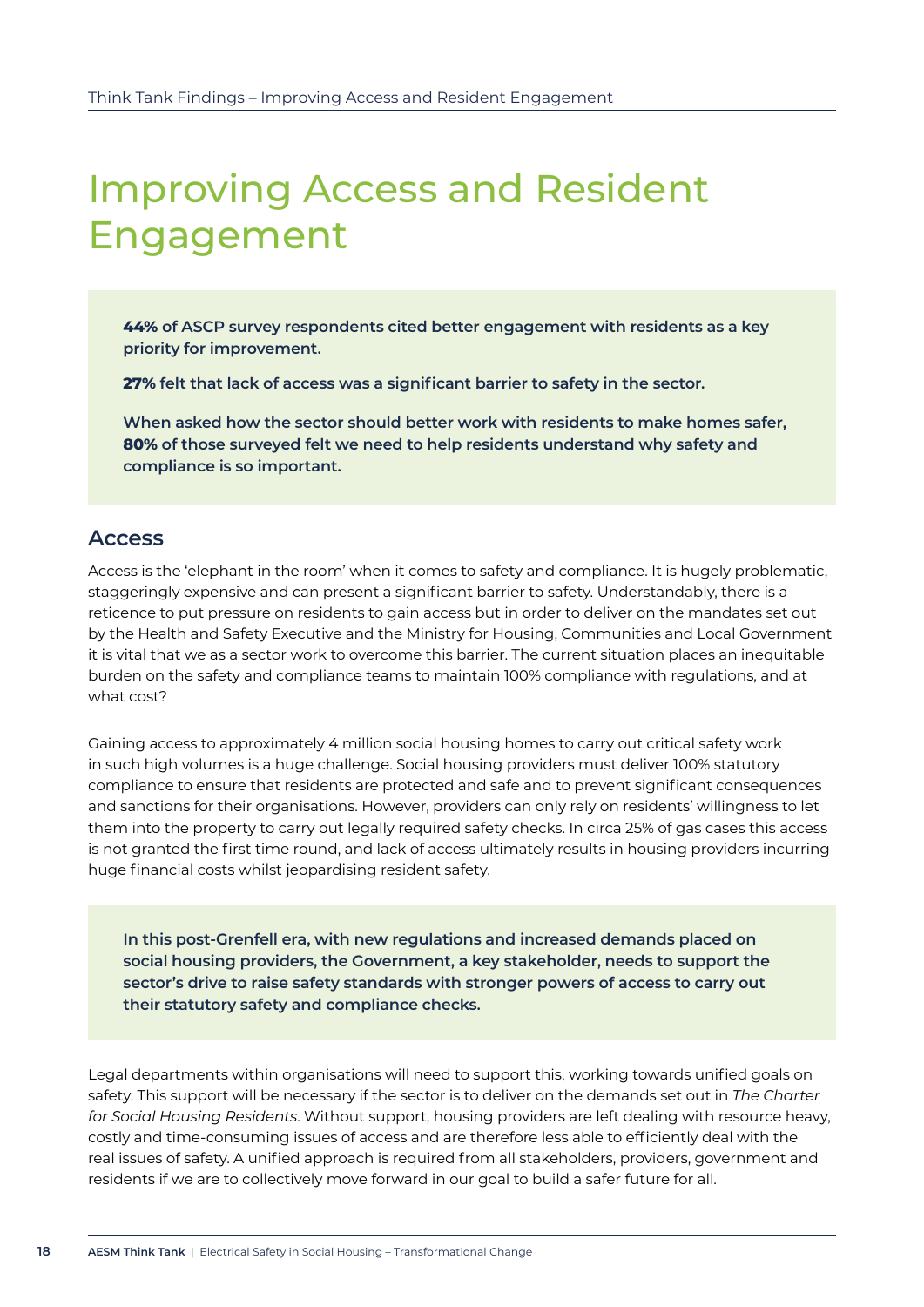#### **Access challenges for the Five Year Inspect and Test Programme**

As discussed above, it is widely felt in the sector that the adoption of a 5 Year Inspect and Test Programme for electrical installations will be a key element in improving safety. Access will be an ongoing challenge for organisations in adopting such a programme. Gas Safety checks, for example, have been in existence for around twenty years and still face significant access challenges. Residents are not accustomed to allowing access to their property for electrical safety checks to be completed which means that access may pose even more of an issue. For this reason a communications programme is needed to help inform residents and take them along the journey. Vulnerable residents such as those with physical or mental health issues (including hoarding which presents a particularly difficult to resolve access challenge) will need careful consideration, as addressed below.

A further factor to consider is the time taken to complete electrical safety checks. Initial inspection and tests alone can take up to four hours with significant additional time needed to carry out any remedial work. The time needed to complete this safety check needs to be effectively communicated to the resident, to avoid any anxiety or misunderstandings.

Scotland and Wales have both identified the need for more robust rights of access to carry out safety inspections. Much of Scotland operates under the Scottish Secure Tenancy Agreement, which provides stronger powers of access. The ASCP and AESM Think Tank have found that regulation of 5 Year Inspect and Test programmes will be the surest way to ensure they are carried out and given sufficient priority. We propose the addition of a regulation similar to Regulation 36a of the Gas Safety Installation and Use regulations. This would allow an MOT style approach in which checks could be carried out in the [two] months before the deadline (and in certain limited circumstances after the deadline in order to align inspection deadlines across a number of properties or installations to make administration easier). Such a regulation would promote compliance and help to make the process more efficient for landlords.

**CORGI and the Association of Gas Safety Managers long campaigned for Regulation 36a of the Gas Safety Installation and Use Regulations, which saw the introduction of MOT style servicing and allowed landlords the opportunity of getting an inspection undertaken at any time in the preceding two months of the inspection due date. Whereby, the inspection is treated as having been undertaken on the deadline date, being the date when the previous certificate expires. This has gone someway to making LGSR operations more efficient, supporting landlords in overcoming some of the difficulties in scheduling and saving the sector hundreds of millions of pounds every year.** 

**We recommend a similar approach be taken to any new electrical safety check regulations. The ASCP will be supporting the sector with its Access Best Practice group, to look at innovative ways to challenge current thinking and overcome barriers to access.**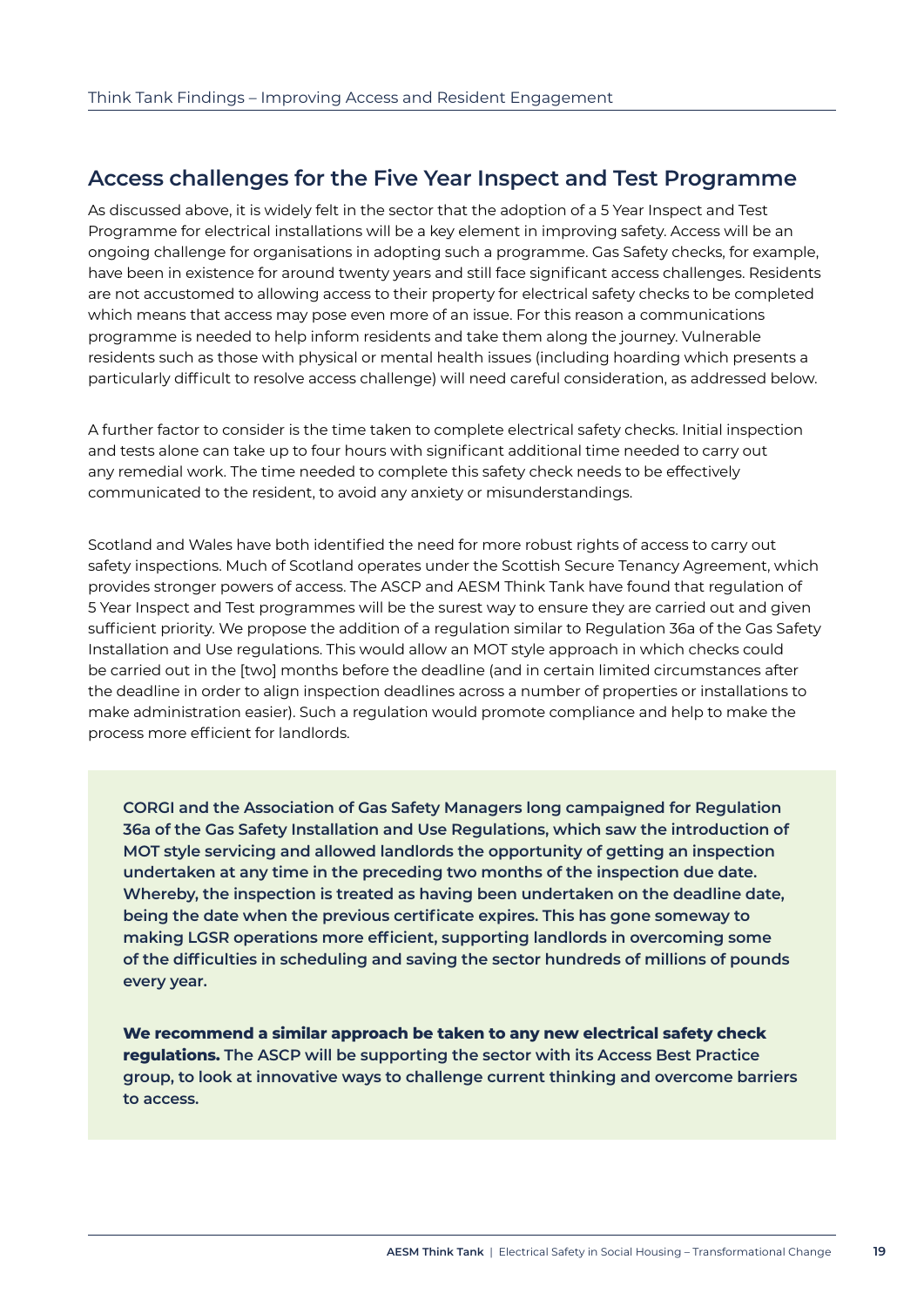#### **Resident Engagement**

*The Charter for Social Housing Residents* outlines the current operating environment in which residents must be viewed as consumers of a housing product and clients of housing providers. As such residents' rights must be respected and their voices heard. In this context, resident engagement is even more important if providers are to meet their customers' rightful expectations for a safe and secure home.

80% of those surveyed by the ASCP felt that helping residents to understand why safety and compliance is so important was a key priority for working with residents going forward. Better engagement with residents can help to overcome access issues, promote safer behaviours within homes and reduce the overall number of incidents. Working collaboratively with residents will help to promote a community feel and a sense of collective responsibility for safety.

As explored above, access to properties can be a significant barrier to safety. Working towards better engagement with residents in order to ensure that they understand what is expected of them, what access is required and when, and why this is so important must be a priority for the sector in order to ensure essential inspections, repairs and maintenance can be carried out.

Engagement is not only about access however. There is also a need for a significant programme of education on safe behaviours around electricity within the home. Between April 2019 and March 2020, 34% of all accidental dwelling fires were caused by 'misuse of equipment or appliances' and a further 15% by 'faulty appliances and leads'.<sup>7</sup> As we know, the Grenfell tragedy started with a faulty fridgefreezer which would not have been picked up by current methods of inspecting and testing the fixed wiring. Portable Appliance Testing (PAT) may have identified the issue, if the white good was a landlord owned appliance and was inspected within the permitted timeframes.

In the social housing sector, evidence suggests approximately 2% of tenancies are furnished which means it is the residents' responsibility to maintain appliances. With so few furnished tenancies in the social sector, landlords do not have a large role in maintaining or testing appliances, however they do have a role to play in helping to educate residents on appliance safety. The high prevalence of second hand appliances, along with unsafe behaviours such as overloading electrical sockets, all increase risk. Social housing providers and landlords will need to consider how to mitigate those risks through engaging with and educating residents on electrical safety.

<sup>7</sup> Home Office, Detailed analysis of fires attended by fire and rescue services, England, April 2019 to March 2020, p12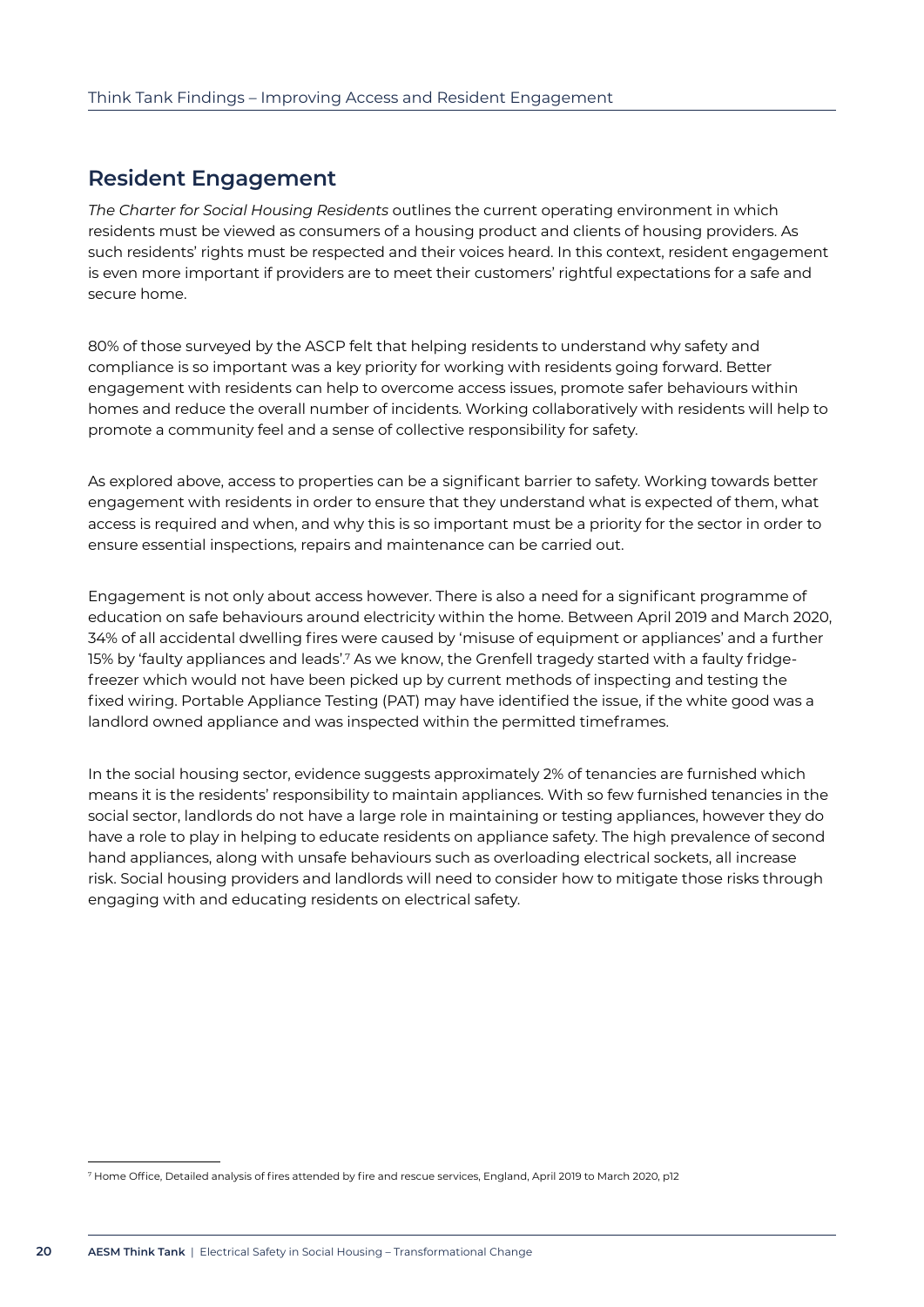#### **Vulnerable Residents**

The COVID-19 pandemic has brought about further developments to the ever-changing social housing landscape, providing unique access challenges and reducing opportunities for engagement. In addition the pandemic has had an impact on the demographic of those housed within social housing properties.

Lockdown brought about the placement of homeless people within social housing. Many of these residents were unfamiliar with the necessary property checks and access requirements associated with social housing properties and this has led to increased access issues.

Numbers of vulnerable residents are also increasing, mental health issues are on the rise and one particular area of concern is hoarding. The charity Hoarding UK estimates that between 2 and 5% of people in the UK suffer from a hoarding disorder. This could equate to a staggering 200,000 social properties across the UK. Not only does this pose increased fire hazards, particularly from 'dry' hoarding, but it also presents additional challenges for access and compliance.

#### **Actions to promote resident engagement**

Resident engagement is key to improving safety outcomes. This is an area in which much work is already being done. Social housing providers who are successful in this area highlight the following actions as being central to improving engagement:

- → considering how to address the diverse needs of different resident groups
- $\rightarrow$  using a variety of communication strategies tailored to the needs of different groups, across a range of media and platforms and including text, infographics, video and animation for maximum reach and clarity
- → providing clear explanations in ways that ensure customers will understand what is being said
- → listening to customers, fostering positive relationships and putting in positive effort to understand hard to reach customers
- → using compliance and complaint data effectively to spot trends and examine what could be done differently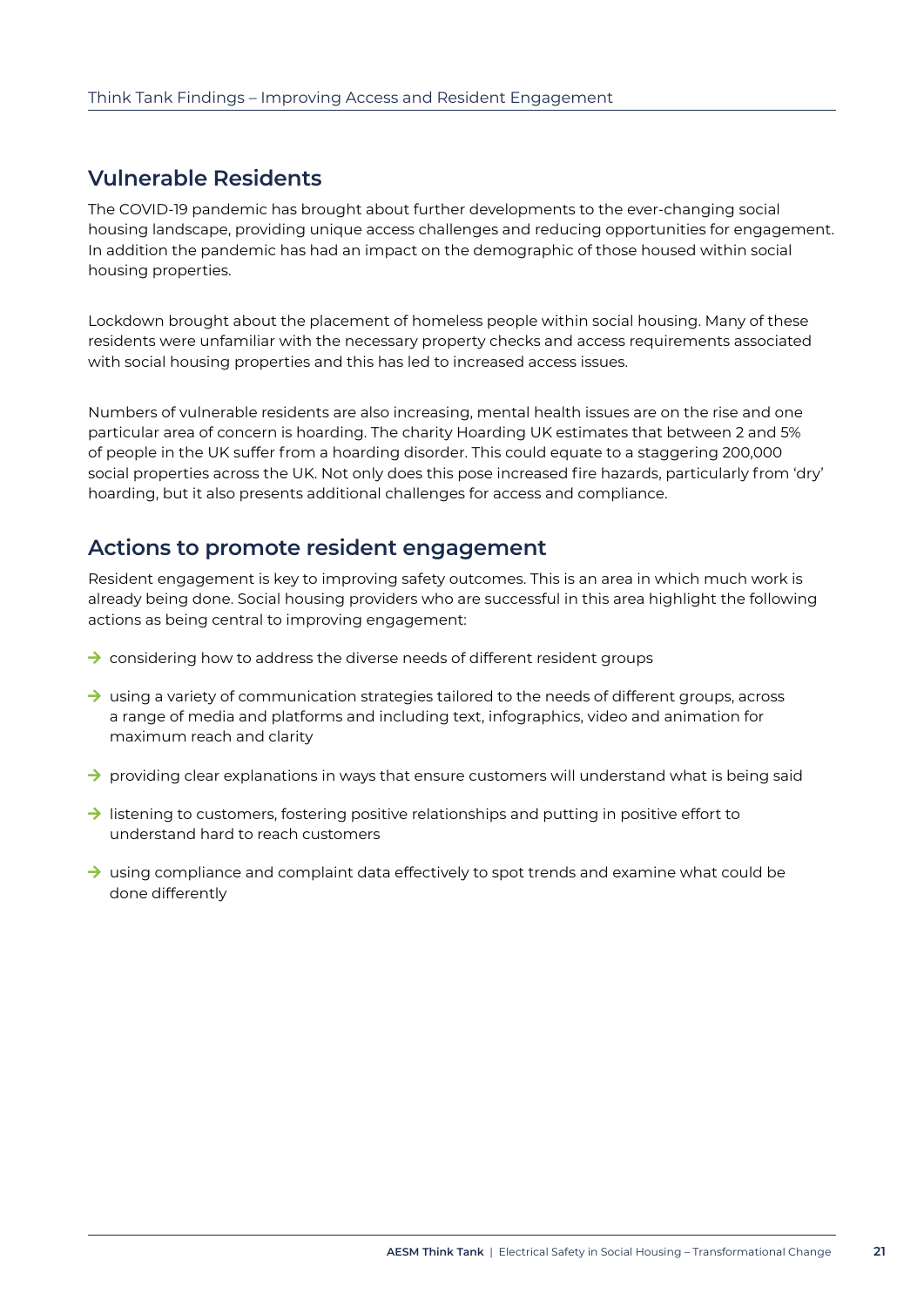## <span id="page-21-0"></span>**Next Steps for Electrical Safety**

### **National Social Housing Safety & Compliance Week 21-25 June 2021**

The ASCP is committed to supporting the social housing sector in delivering transformational change in safety and compliance. One of the proactive initiatives the association has undertaken to provide this support is the launch of the National Social Housing Safety and Compliance Week. This is an annual event dedicated to shining a spotlight on safety and compliance at an operational, strategic, and cultural level. The goal of the week is to highlight the pressures felt within the sector and the support needed to ensure tragic events such as Grenfell are never repeated, as well as empowering the sector to push for significant changes. The event aims to foster a sense of community and shared values and to provide a platform in which safety and compliance professionals can raise challenging issues and harness their collective strengths to work towards solutions.

Ahead of Safety and Compliance Week, the ASCP called for pledges of change from individuals and organisations, to commit to their own safety and compliance promises. People could also draw inspiration from pre-designed pledges which fell into key themes such as listening and communication, bravery in speaking out, and commitment to change.

#### **The response was inspiring, with over 100 organisations and individuals sharing their goals and commitment to change.**

*We pledge to help our customers & teams to understand why the safety & compliance work we do in homes is critical to delivering safe homes.*

Antony James Maintenance and Compliance Manager, ateb

44

## 44

*We pledge to inform: We pledge to make it easier for the tenants to find information about the compliance in their communal blocks.*

#### Mark Plant

Compliance and Safety Manger Newark and Sherwood District Council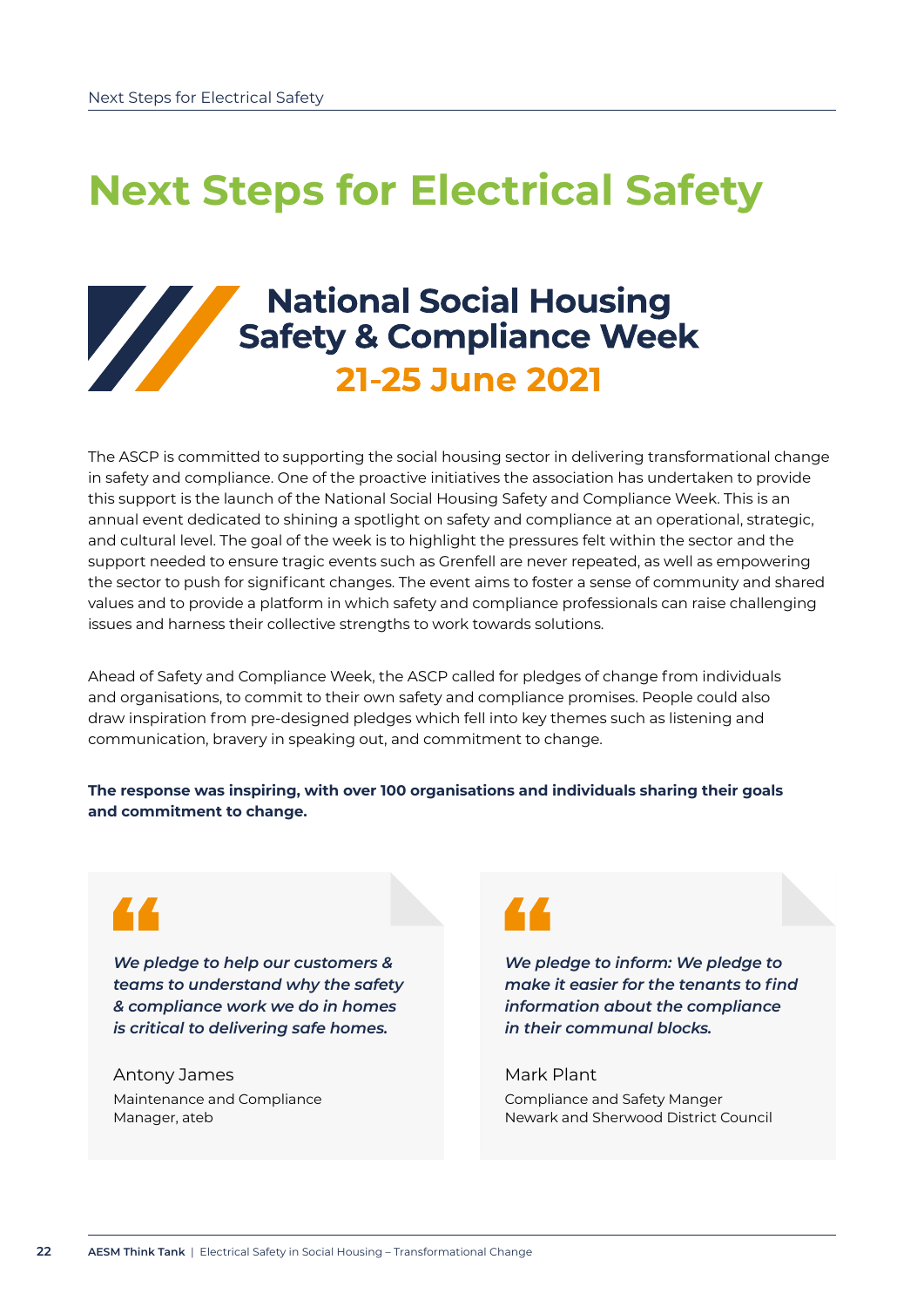## 44

*I pledge to improve resident engagement, services and safety by listening to their concerns, encouraging engagement and taking action.*

#### Mark England Head of Innovation, Maintenance and Group Procurement, Coastline Housing

## 44

*I pledge to change: I pledge to drive a culture of openness and welcome feedback, even though it may be difficult to receive.*

Fleur Whittingham Head of Health and Safety and Compliance Connexus

## 44

*We will continue to ensure our tenants are safe in their homes. We will do this by listening to them & committing to continuous improvement/learning*

Natalie Baxter Head of Compliance The Community Housing Group

## 44

*I pledge to be pro-active: I pledge to never accept the status quo and always press for better resources, training, competences in our organisation, I pledge to communicate: I pledge to improve resident engagement by – listening to their concerns, encouraging access, taking action etc, I pledge to remember: I pledge to remember that safety must be a core, lived value that needs to be at the forefront every day. For the sake of Grenfell and tragedies in the past and to avert disasters of the future.*

Daniel Boardman Property Compliance Manager WDH

National Social Housing Safety and Compliance Week 2021 and the pledges that were made are just the beginning. The ASCP will continue to support those who have pledged, with reminders to keep commitments front of mind, celebrate success and better understand the challenges that may be impeding progress. This event will return annually to help drive transformational change within the sector.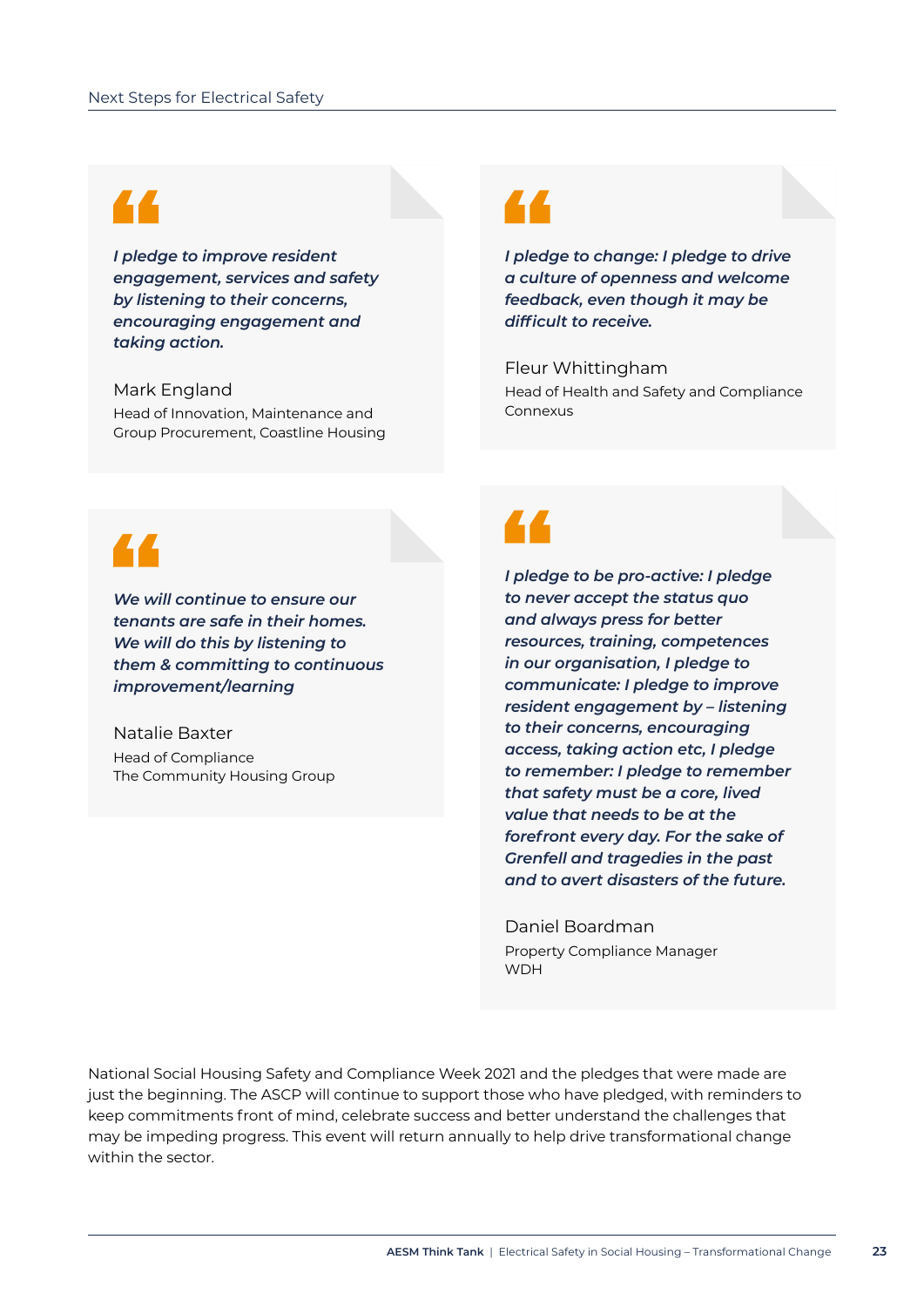### Next Steps in Achieving Transformational Change

**Taking into account the findings of this White Paper, the ASCP and AESM suggest the following five areas will be key for the sector to explore in the coming year in order to accelerate the pace of change and make real progress towards a safer future.** 

- **1) Overcoming the obstacles in the access process, continuing to promote engagement and working towards a common understanding of complex resident needs**
- **2) Encouraging collective thinking and the breaking down of silos within our organisations**
- **3) Supporting the implementation and regulation of a 5 Year Inspect and Test programme**
- **4) Work on the issue of procurement with key learnings from other White Papers,**  *The Charter for Social Housing Residents, Building A Safer Futur***e and the Government consultations on smoke and carbon monoxide detectors, and electrical safety**
- **5) Building positive safety cultures, promoting and facilitating cultural change, continuing to ask difficult questions and to be bold in addressing areas for improvement**

There is no denying the task ahead is vast and challenging. Progress will require shared vision, commitment and drive. By harnessing our collective wisdom and expertise, the sector can achieve transformational change to ensure that tragedies such as Grenfell are never repeated. Together we can build a safer future for everyone.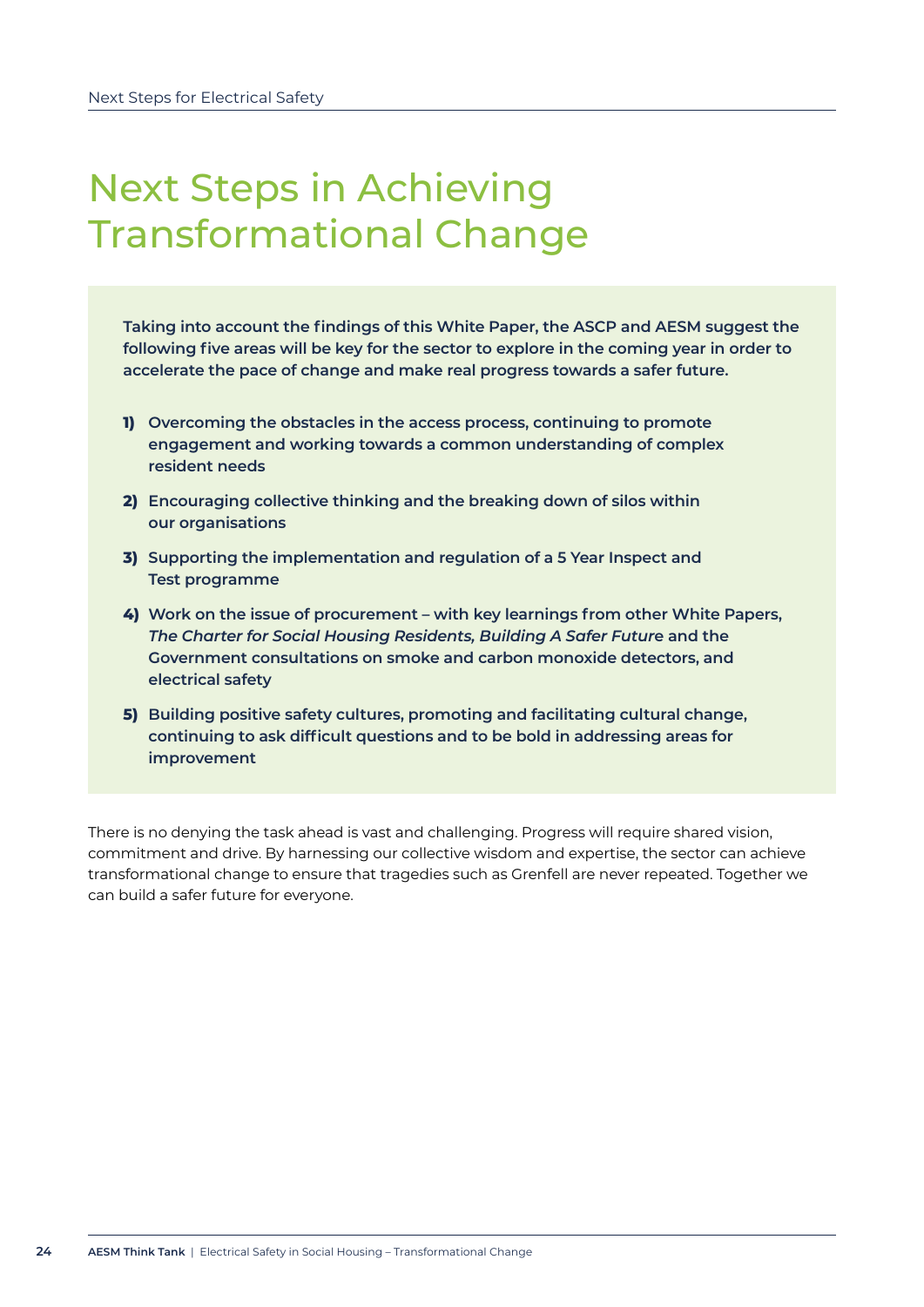## <span id="page-24-0"></span>**Appendix 1:**

### Results of Association of Safety and Compliance Professionals Safety Week Survey

#### **Breakdown of respondents**

| Total                                           | 89            |
|-------------------------------------------------|---------------|
| Social Housing/Safety and Compliance<br>manager | 51            |
| Social Housing Senior Manager                   | 8             |
| Other                                           | 17            |
| Social Housing Contractor/Supplier              | 4             |
| Social Housing Frontline Staff                  | $\mathcal{P}$ |
| Social Housing Compliance Officer               | ൳             |
| Social Housing Resident                         |               |

#### **Where we need to improve (beyond access)**



#### **What is stopping us from addressing the biggest challenges**



#### **How can we better engage with residents to help make homes safer**

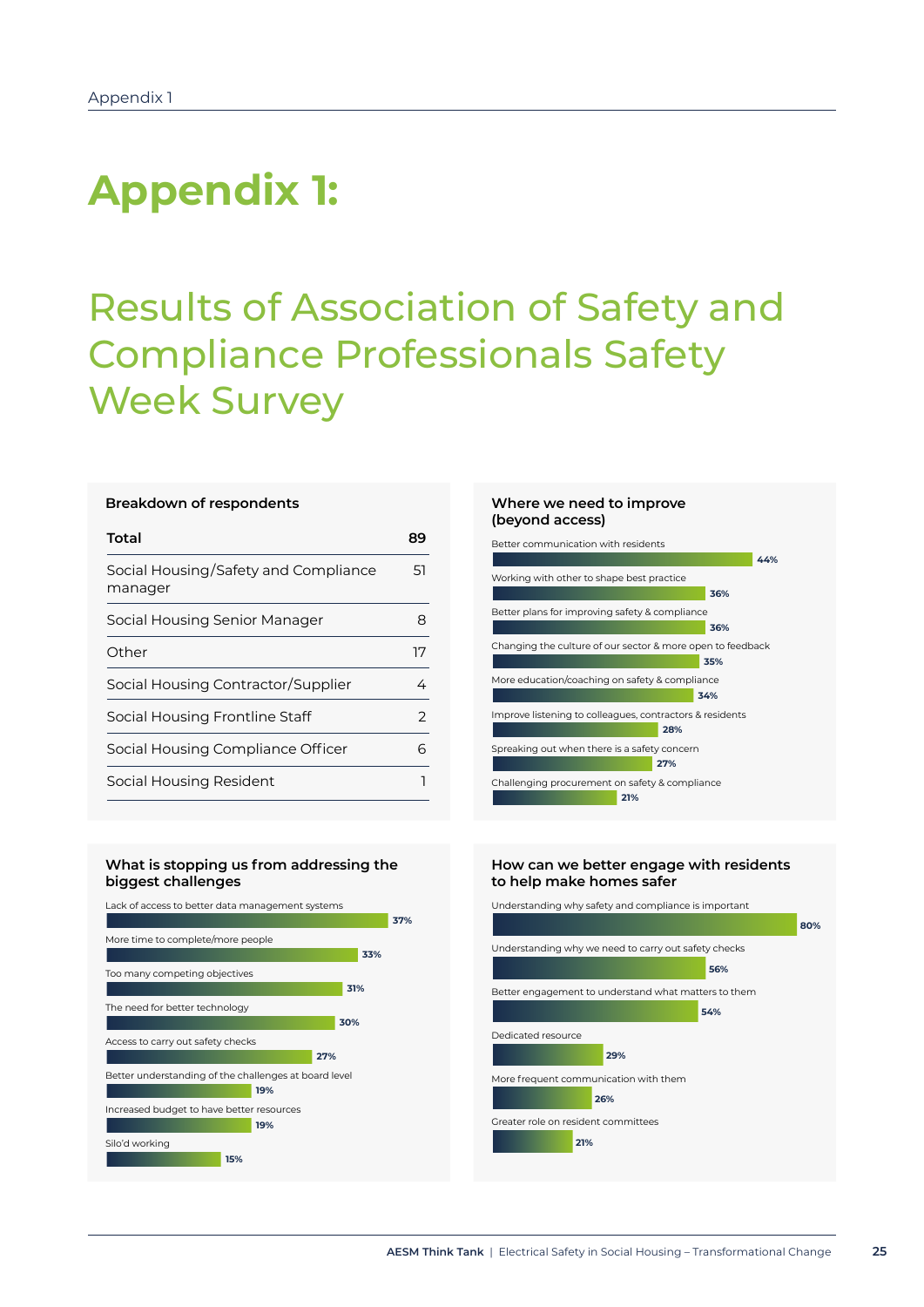## <span id="page-25-0"></span>**Acknowledgements**

#### **The ASCP would like to thank all its members for their input and support. Particular thanks are extended to the following members:**

Roy Down, Electrical Safety and Compliance Manager - Sovereign Paul Simpson, Electrical Compliance Manager – Yorkshire Housing Carlos Murray, Electrical Manager – Great Places Liam Gatens, Electrical Manager – South Tyneside Homes Darren Hackett, Head of Gas and Electric – Bromford Group Richard Hart, Electrical Manager – South Kesteven James Russell, Electrical Property Manager – Together Housing David Mason, Compliance Manager – Onward Homes Scott Cummines – Head of Compliance – Peabody Trust Andrew Steen, Compliance Manager – Bassetlaw DC Carol Laing, Head of Landlord Compliance and Assurance – Onward Homes Martin Simmonds, Senior Services Officer (Electrical) – Dudley MBC Gerry Claxton, Technical Services Manager - Broadlands Peter Sandry, Compliance Manager – Cornwall Housing James McGrath, Electrical Manager – Plus Dane Chiara Khan, Property Compliance Manager – Tower Hamlets Alison Drake, Customer Safety Manager – Accent Group

In association with